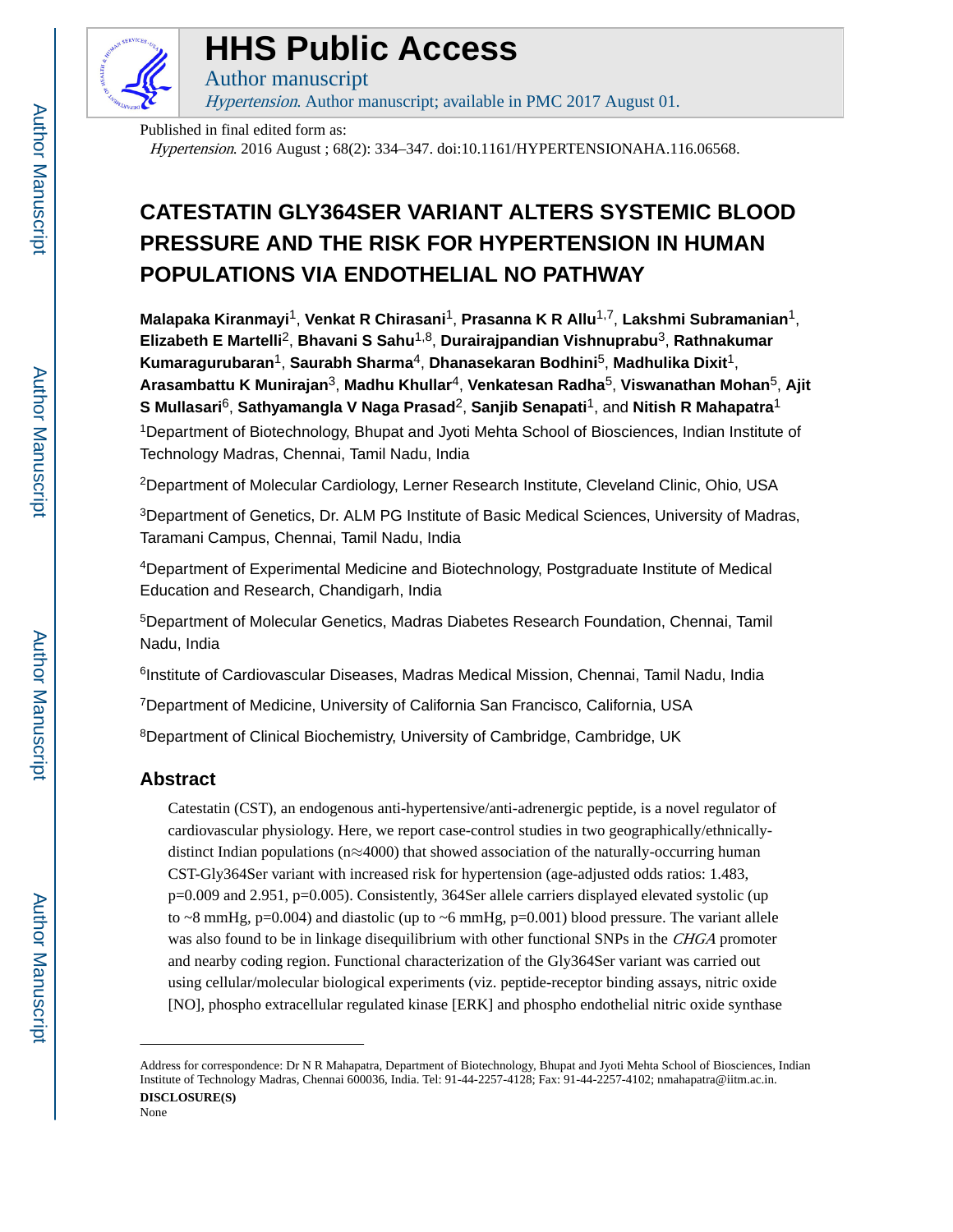[eNOS] estimations) and computational approaches (molecular dynamics simulations for structural analysis of wild-type [CST-WT] and variant [CST-364Ser] peptides, and docking of peptide/ligand with beta-adrenergic receptors [ADRB1/2]). CST-WT and CST-364Ser peptides differed profoundly in their secondary structures and showed differential interactions with ADRB2; while CST-WT displaced the ligand bound to ADRB2, CST-364Ser failed to do the same. Furthermore, CST-WT significantly inhibited ADRB2-stimulated ERK activation suggesting an antagonistic role on ADRB2 unlike CST-364Ser. Consequently, CST-WT was more potent in NO production in human-umbilical-vein-endothelial-cells as compared to CST-364Ser. This NO producing ability of CST-WT was abrogated by ADRB2 antagonist ICI 118551. In conclusion, CST-364Ser allele enhanced the risk for hypertension in human populations, possibly via diminished endothelial NO production due to altered interactions of CST-364Ser peptide with ADRB2 as compared to CST-WT.

#### **Keywords**

genetic variation; hypertension; nitric oxide; beta-adrenergic receptor; genetic association study; chromogranin A

> Chromogranin A (CHGA) is a ~50-kDa soluble, acidic glycoprotein that plays an essential role in the formation of catecholamine secretory vesicles in neuronal, endocrine and neuroendocrine tissues<sup>1</sup>. Expression levels of *CHGA* have been found to be elevated in rodent models of both genetic<sup>2</sup>, and acquired forms of hypertension<sup>3</sup>. Elevated plasma CHGA levels are associated with clinical severity and serve as independent prognostic indicators in patients with complicated myocardial infarction<sup>4</sup>, acute coronary syndromes<sup>5</sup>, and chronic heart failure<sup>6</sup>.

CHGA also acts as a pro-hormone and gets cleaved to give rise to several bioactive peptides<sup>7</sup>, including vasostatin (human CHGA<sub>1–76</sub>, a vasodilator and suppressor of inotropy/ lusitropy)<sup>8</sup>, pancreastatin (PST; human CHGA<sub>250–301,</sub> a dysglycemic hormone)<sup>9</sup>, catestatin (CST; human CHGA352–372, an anti-hypertensive and cardio-suppressive agent), parathyroid hormone release inhibitor parastatin (human  $CHGA_{356-428})^{10}$ , and serpinin (human  $CHGA<sub>411–436</sub>$ , a myocardial beta-adrenergic-like agonist)<sup>11</sup>. CST was discovered initially as a physiological brake of the adreno-sympathetic-chromaffin system due to its potent cate cholamine release-inhibitory function<sup>12, 13</sup>, which it manifests by acting specifically on the neuronal nicotinic acetylcholine receptor<sup>14, 15</sup>. Plasma CST level is diminished in hypertensive individuals and even in the normotensive offspring of the established hypertensive patients, suggesting its pathogenic role in development of hypertension<sup>16</sup>. Consistently, severe hypertension in CHGA knockout (and thereby, CST-lacking) mice is rescued by the exogenous administration of CST, revalidating its role as an anti-hypertensive molecule<sup>17</sup>. Many functionally active DNA variants have been discovered in the promoter, coding and 3'-untranslated regions of the human  $CHGA$  gene<sup>7, 18</sup>. Re-sequencing of the CST expressing region of CHGA in several human populations has revealed the occurrence of a number of single nucleotide polymorphisms (SNPs) (Supp. Table S1). A previous report from our laboratory has confirmed the presence of the Gly364Ser (rs9658667) variation and, in addition, discovered a novel SNP, Gly367Val (rs200576557) in a Chennai (South India)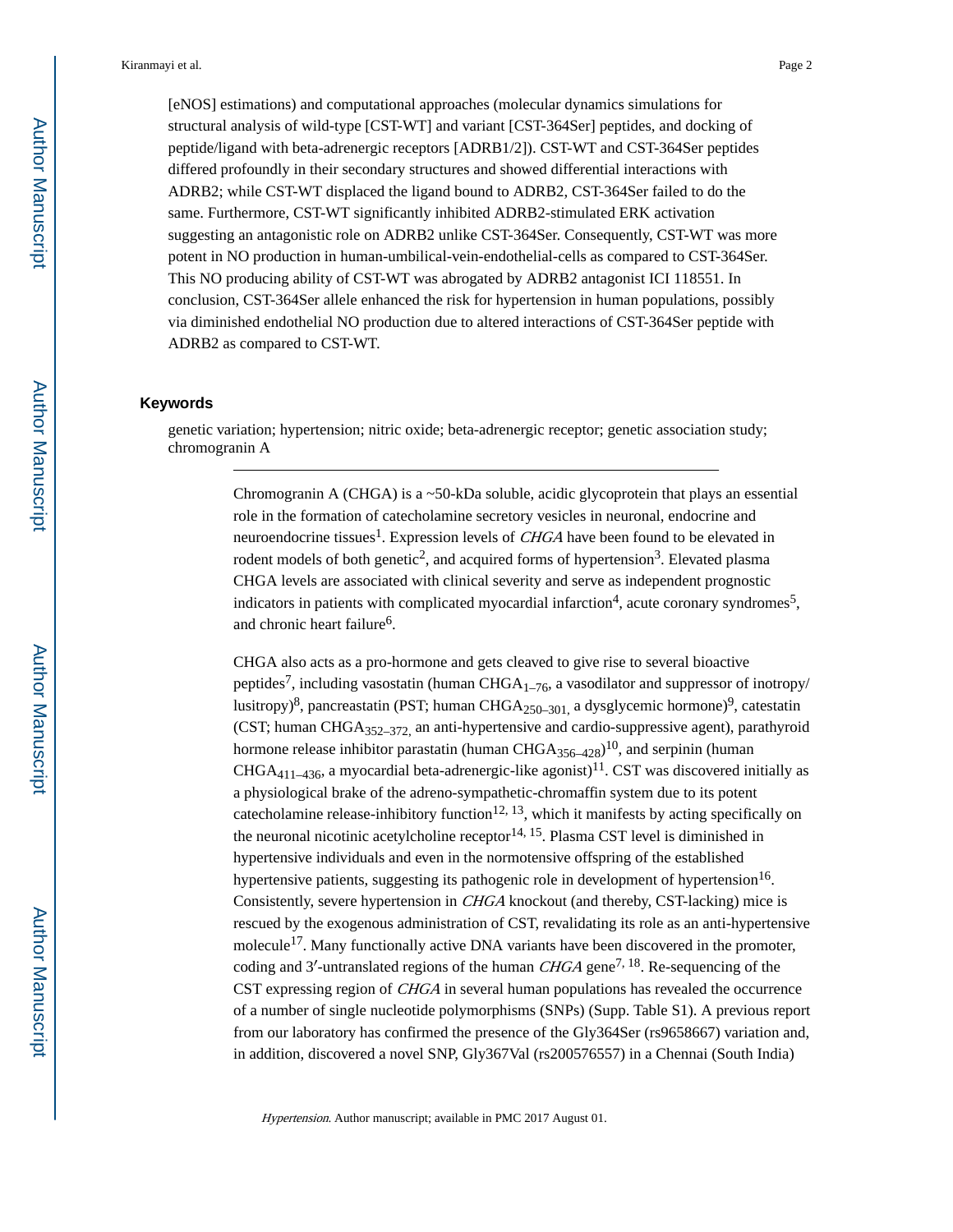population<sup>19</sup>. In this report, we analyzed the effect of the Gly364Ser variation on metabolic/ cardiovascular disease states in a larger sample size (n=3200 individuals) in the Chennai population. As part of a replication study, we also genotyped the variant in a geographically/ ethnically distinct North Indian population from Chandigarh (n=760 individuals). In both the populations, the 364Ser allele showed strong associations with elevated blood pressure (BP) levels and hypertension.

CST peptides have been found to dose-dependently reduce the effect of beta-adrenergic stimulation<sup>20</sup>. This reduction is mediated by a nitric oxide (NO) releasing action of CST in endocardial endothelial cells, rather than a direct myocardial action of the peptide. Studies in the *ex vivo* models of Langendorff-perfused rat heart<sup>21</sup>, amphibian (*Rana esculenta*) heart<sup>22</sup>, and fish (Anguilla anguilla) heart<sup>23</sup>, have also documented the anti-adrenergic as well as cardiac inotropy/lusitropy modulatory effects of CST. Based on these observations, we questioned whether regulation of NO generation by CST peptides is due to their direct interactions/effects on beta-adrenergic receptors (ADRB1/2). To understand the mechanistic basis of differential BP manifestations in the individuals due to CST peptides, we performed biochemical studies to assess NO generation, extracellular regulated kinase [ERK] activation, endothelial nitric oxide synthase [eNOS] phosphorylation and the direct binding of CST peptides to ADRB1/2. In addition, we used a comprehensive set of computational tools including molecular modelling, docking and molecular dynamics simulations to analyse the potential of CST-WT and CST-364Ser peptides to bind to ADRB1/2. CST-364Ser peptide exerted altered interactions with ADRB2 and led to diminished endothelial NO production (as compared to the CST-WT peptide) which may account for the increased risk for hypertension in 364Ser carriers.

## **METHODS**

The detailed methodologies are included in the Supplementary Information.

#### **Human subjects and study design**

The present case-control study recruited 3200 and 760 unrelated human volunteers in Chennai (South India) and Chandigarh (North India), respectively. The detailed demographic and clinical parameters are given in the Supp. Tables S2 and S3.

Each subject gave informed, written consent for the use of their blood samples for genetic and biochemical analyses in this study. This study was approved by the Institute Ethics Committee at IITM in accordance with Declaration of Helsinki (reference number: IITM IEC No. 2007008).

The exon-7 region of CHGA was re-sequenced in 1763 subjects to detect the presence of SNPs in the CST, PST and parastatin domains. Another 2197 subjects were genotyped for the Gly364Ser SNP by Taqman® allelic discrimination method. We also re-sequenced the CHGA promoter region in 581 study subjects using specific primers $19$ .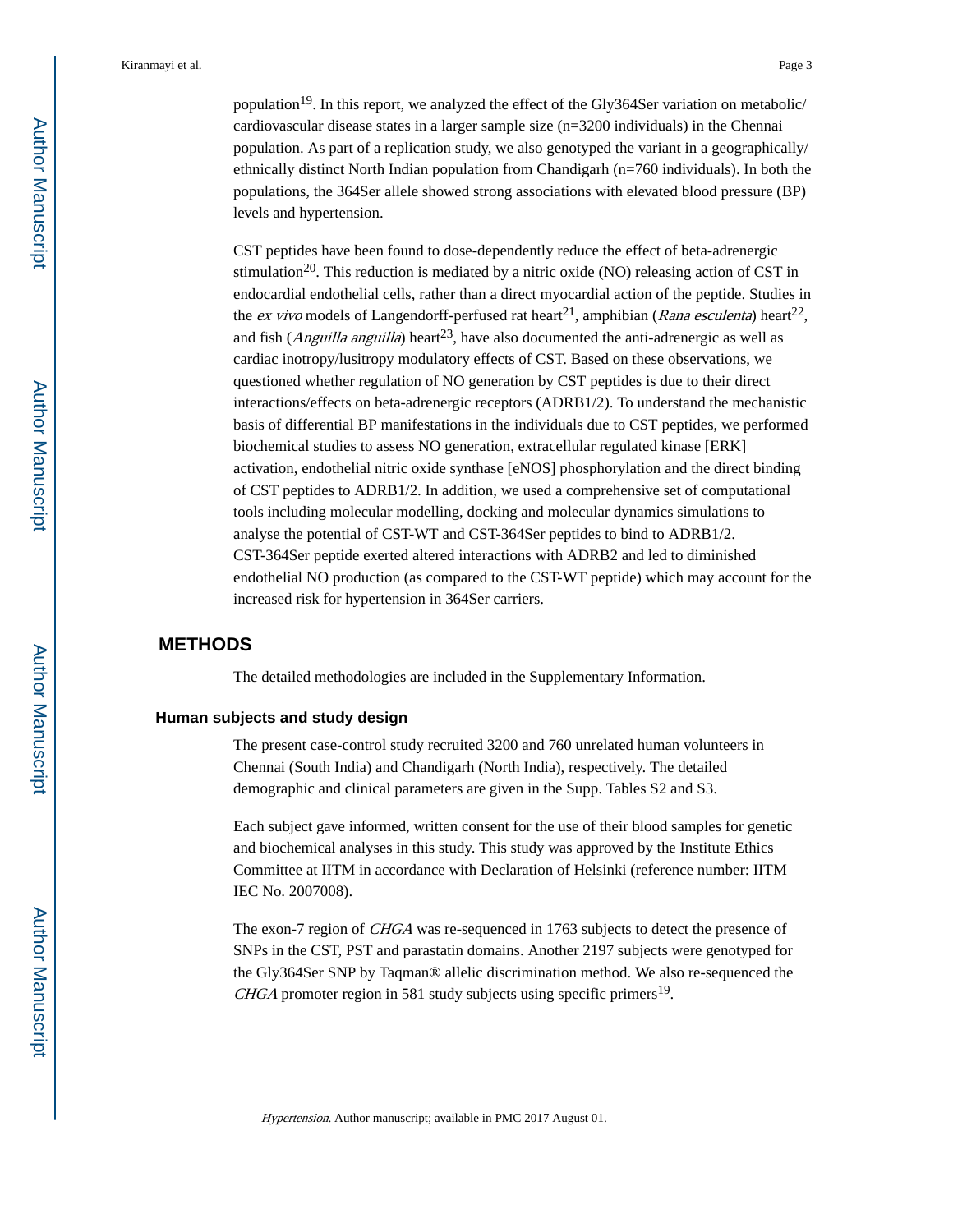#### **Data representation and statistical analysis**

The experimental data results and the phenotypic characteristics in the human study are expressed as mean ± SE. Allele frequencies were estimated by gene counting. A Pearson's  $\chi^2$  test was employed to compare the distribution of the genotypes. Statistical analysis was carried out using the Statistical Package for Social Sciences (SPSS) version 21.0. Haploview 4.2 was used for linkage disequilibrium (LD) analysis<sup>24</sup>. A p value of <0.05 was chosen as statistically significant. The power of the study was calculated using Quanto version 1.2.4.<sup>25</sup>. Meta-analysis was carried out using the OpenMeta[Analyst] software (www.cebm.brown.edu/open\_meta/).

#### **Synthesis of CST Peptides**

The CST wild-type (CST-WT, SSMKLSFRARAYGFRGPGPQL) and CST-364Ser variant (CST-364Ser, SSMKLSFRARAY**S**FRGPGPQL) peptides were synthesized by solid phase method and purified as described previously<sup>19</sup>.

## **Measurement of NO levels and eNOS activity in cultured human umbilical vein endothelial cells (HUVECs)**

Experimental procedures involving umbilical cords were reviewed and approved by the IIT Madras institutional ethics committee in accordance with Declaration of Helsinki revised in 2000 (reference number: IITM IEC No. 2009024). HUVECs were isolated from umbilical cords by digestion with collagenase as described previously<sup>26</sup>. NO levels in HUVECs were measured by 4, 5-Diaminofluorescein diacetate (DAF-2 DA) method as described previously<sup>27</sup>. Activation of eNOS in HUVECs by CST peptides was assessed by Western blotting and detection of phospho-eNOS-Ser<sup>1177</sup>.

## **Isolation of ADRB1/2-expressing plasma membranes, radio-ligand binding and competition binding assays**

HEK-293 cells stably expressing ADRB1/2 were treated with isoproterenol and CST peptides. Activation of ERK as a measure of ADRB1/2-activation in ADRB1/2 HEK-293 cells was assessed by immunoblotting and detection of phospho-ERK as described previously<sup>28</sup>.

Purification of plasma membranes from control HEK-293 and ADRB1/2 HEK-293 cells was performed as described previously<sup>29, 30</sup>. To test the level of ADRB1/2 expression,  $\lceil 1^{25} \rceil$ cyanopindolol saturation radio-ligand binding was performed on the isolated plasma membranes. Competition binding was performed by incubating 20 μg of plasma membranes with saturating concentrations of CST-WT and CST-364Ser peptides in the range of 10 pmol/L to 1 mmol/L.

## **Homology modeling of ADRB1/2 receptors and CST peptides and analysis of peptidereceptor interactions**

The crystal structure of ADRB2 with resolution 2.4 Å, was obtained from protein data bank (PDB ID:2RH1) $31$ . The structure of ADRB1 was modelled by using the structure of ADRB2 as a template. The 3D structures of CST-WT and CST-364Ser were generated following a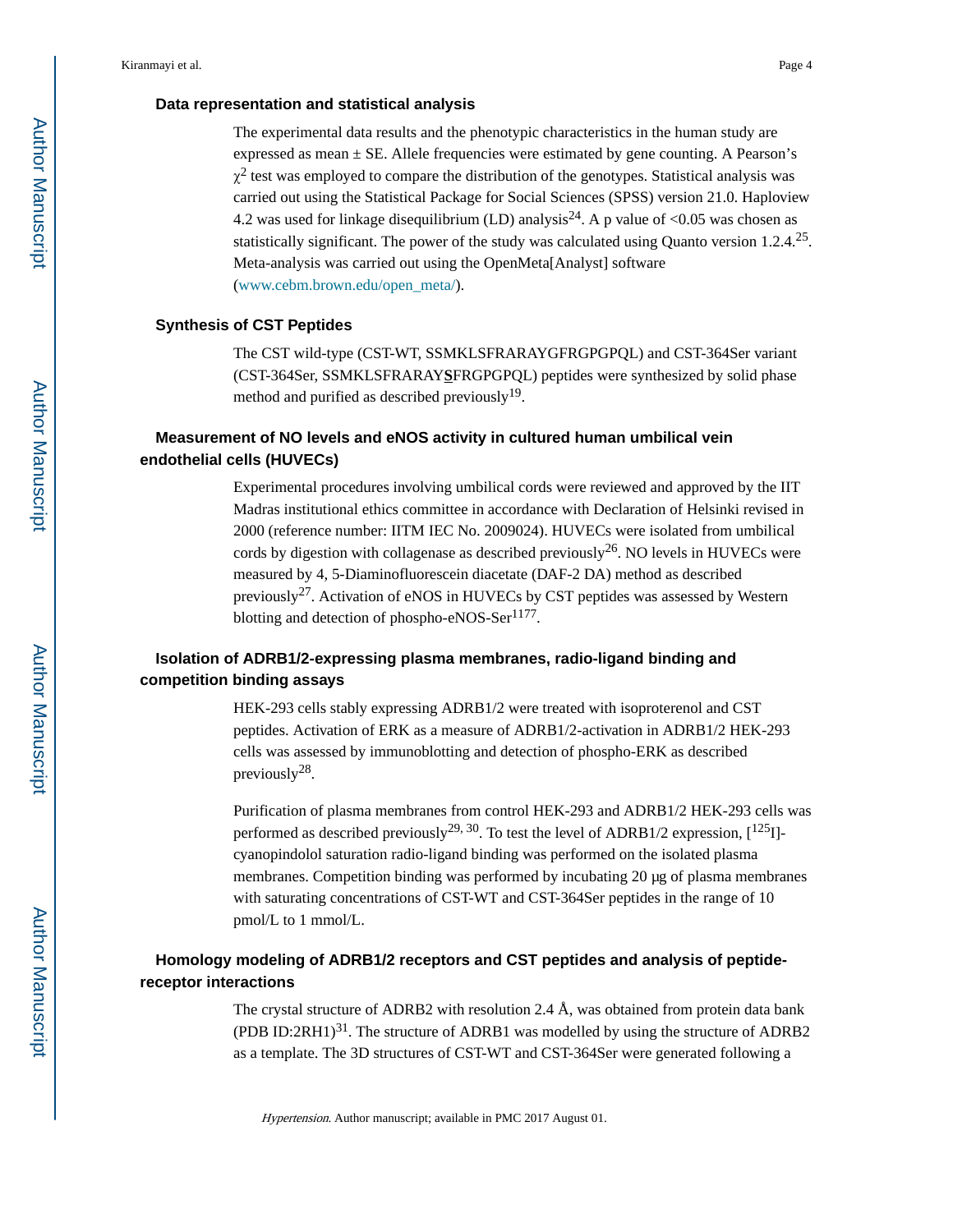similar protocol as proposed earlier<sup>32</sup>. The residue Gly364 in the NMR structure of CST (PDB ID:1LV4) was mutated to 364Ser using Modeller  $9v13^{33}$ . Short energy minimizations were performed on both the peptide structures to optimize the side chain positions. The minimized structures were subsequently subjected to 300 nanoseconds explicit water molecular dynamics (MD) simulations to generate an ensemble of refined CST-WT and CST-364Ser conformations.

Protein-protein dockings of CST peptides on ADRB1/2 were performed using ZDOCK algorithm34. During molecular docking, CST peptides were allowed to search the extracellular region of the ADRB1/2 receptors to identify the best binding location. Out of the 100 binding modes of CST peptides to ADRB1/2, the best docked complex was identified based on the ZDOCK score.

All the structural figures were rendered using Visual Molecular Dynamics (VMD) $^{35}$ . The CST-ADRB2 interactions were identified using PDBsum36, and cyanopindolol-ADRB2 interactions were identified using  $LigPlot+^{37}$ .

## **RESULTS**

#### **Discovery and occurrence of the CST Gly364Ser SNP in Indian populations**

Re-sequencing of the CST region of CHGA in 1763 subjects from an urban Chennai (South Indian) population consisting of type 2 diabetes (DM) / hypertension (HTN) cases and controls led to discovery of two variants: Gly364Ser (rs9658667) and Gly367Val (rs200576557). Because the Gly364Ser variation was common (>5% minor allele frequency [MAF]), we genotyped additional 918 subjects for this SNP by Taqman® allele discrimination method in the same population. We also genotyped the SNP in a population of Coronary Artery Disease (CAD) patients from the same region (Chennai). The Gly364Ser SNP, which is caused by an A to G transition at the 9559 bp position leading to the substitution of codon GGC by codon AGC at the 364<sup>th</sup> amino acid position of the mature CHGA protein (Supp. Fig. S1), was found to occur at 6.34% MAF, i.e., in  $\sim$ 13% of the study population (Supp. Table S4). We then carried out a second replication study in a population from Chandigarh (North Indian) consisting of hypertensive cases and controls. Here, surprisingly, we found the SNP at a much lower MAF  $(3.48\%)$ , i.e., only in ~7% of the population, without the presence of a single homozygous variant in 760 individuals (Supp. Table S4).

Genotype frequencies were found to be in Hardy-Weinberg Equilibrium (HWE) in the Chennai DM/HTN ( $\chi^2$ =1.286, p=0.256), Chennai CAD ( $\chi^2$ =0.250, p=0.617), Chandigarh HTN ( $\chi^2$ =1.047, p=0.306) and Chandigarh controls ( $\chi^2$ =0.142, p=0.706) populations. The Chennai controls population, however, showed a departure from HWE ( $\chi^2$ =6.799, p=0.009). On closer observation of the genotypes in this population, we found that the presence of only two homozygous variants accounted for this departure.

#### **364Ser allele is associated with hypertension in independent populations**

The Chennai population was divided into different disease groups (DM, HTN and CAD) and logistic regression analysis was carried under both the genotype (GG vs. AG and GG vs.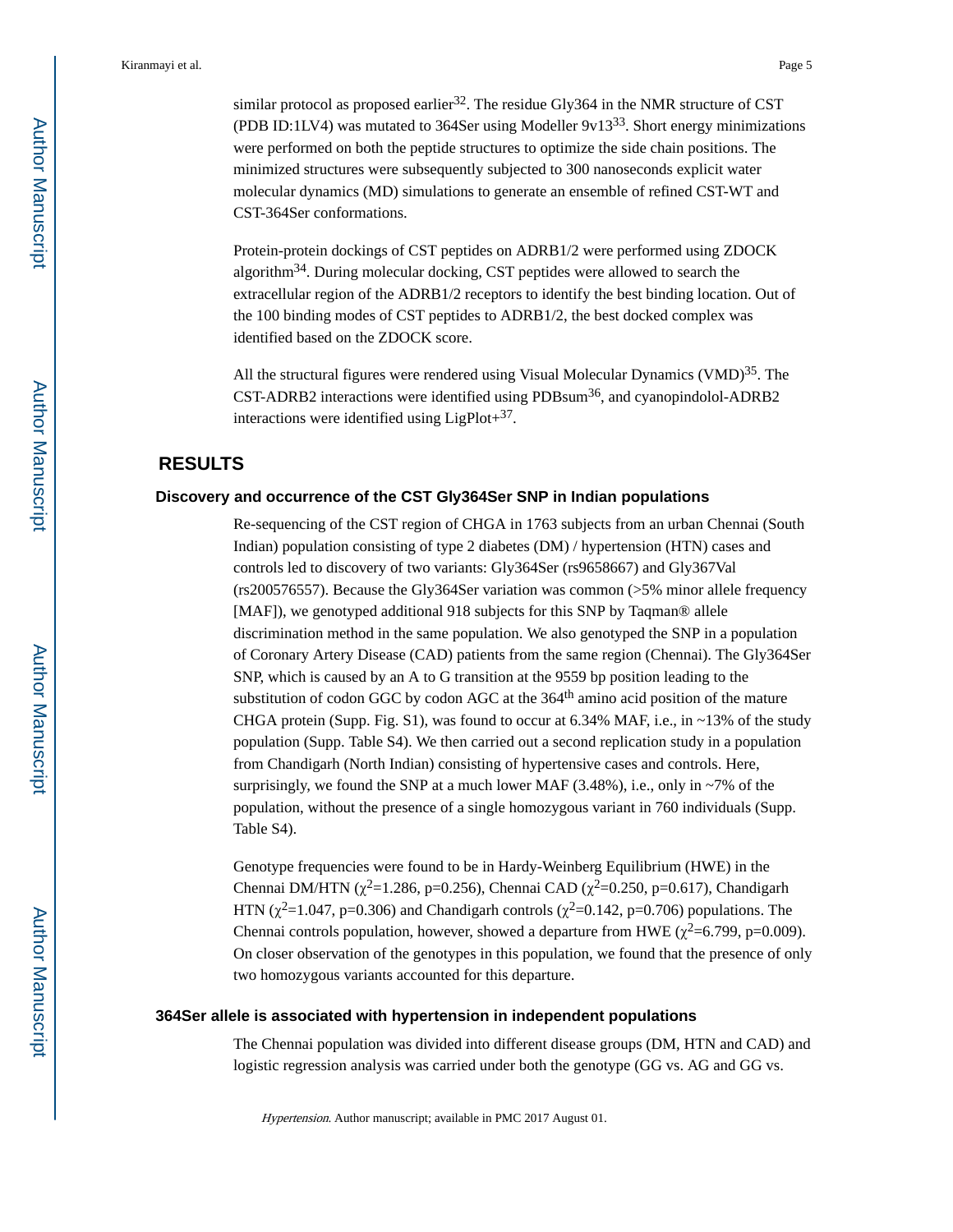AA) and dominant (GG vs. AG+AA) genetic models. Due to the small number of homozygous-variant individuals (n=18), the recessive model was not used. Gly364Ser allele was found to be associated with hypertension under both the models, with unadjusted odds ratios (OR) of 1.440 (95% confidence interval [CI]=1.072–1.933, p=0.015) for GG vs. AG and  $1.385$  (CI=1.039–1.846, p=0.026) for GG vs. AG+AA (Table 1). The associations retained significance even after adjusting individually for age, sex, body mass index (BMI) as well as all three factors together (Table 1). An additional adjustment for anti-hypertensive medications along with age, sex and BMI also showed significant association for GG vs. AG  $+A$ A at OR=1.694 (CI=1.018–2.819, p=0.042). Interestingly, stronger associations of the 364Ser allele with hypertension were detected in a subgroup (having BMI <24) of this population under both dominant genetic model (unadjusted OR=1.856, CI=1.234–2.792, p=0.003; age-adjusted OR=1.983, CI=1.312–2.997, p=0.001; sex-adjusted OR=1.856,  $CI=1.227-2.809$ ,  $p=0.003$ ) and GG vs. AG genotype model (unadjusted OR=1.754, CI=1.155–2.662, p=0.008; age-adjusted OR=1.854, CI=1.216–2.826, p=0.004; sex-adjusted  $OR=1.775$ ,  $CI=1.164-2.709$ ,  $p=0.008$ ). The 364Ser allele also showed higher frequency in subjects having any of the three disease states (DM/HTN/CAD); although the unadjusted ORs were not significant, adjustment with age yielded modestly significant ORs of 1.325  $(CI=1.024-1.714, p=0.032)$  and 1.299  $(CI=1.011-1.667, p=0.041)$  under the genotype and dominant models, respectively.

The replication population (Chandigarh) also showed strong association of the 364Ser allele with hypertension. Since there were no homozygous variant individuals identified in this population, the logistic regression analysis based on both genotype and dominant models yielded the same results. The unadjusted OR was highly significant at 2.662 (CI=1.420– 4.990, p=0.002) (Table 1). The association persisted even after adjusting for age at OR=2.951 (CI=1.390–6.265, p=0.005), sex at OR=2.639 (CI=1.389–5.013, p=0.003) and age & sex together at OR=2.862 (CI=1.359–6.028, p=0.006) (Table 1). Adjusting for smoking and dyslipidemia as well (data for which was not available for a large section of our study subjects) would have made this study stronger.

#### **Association of 364Ser variant with elevated BP levels in independent populations**

In the primary Chennai population, there was a significant trend of increased BP levels in the carriers of the 364Ser allele as compared to the wild-type individuals. Initially, we compared the BP levels among the different genotype groups in 2069 individuals from the overall DM/HTN population. The variant individuals had  $\sim$ 2.5 mmHg higher systolic blood pressure (SBP, p=0.045), ~1.5 mmHg higher diastolic blood pressure (DBP, p=0.074) and ~2 mmHg higher mean arterial pressure (MAP, p=0.043) levels than the wild-type individuals. Next, to adjust for the effect of the anti-hypertensive medications, 60 individuals without information for anti-hypertensive medication were removed and the analysis was repeated after adjusting BP for medication in the remaining 2009 individuals<sup>38</sup>. After drug adjustment, 364Ser carriers displayed  $\sim$ 3 mmHg higher SBP (p=0.047),  $\sim$ 2 mmHg higher DBP ( $p=0.045$ ) and  $\sim$ 2.5 mmHg higher MAP ( $p=0.030$ ) levels as compared to Gly364 carriers (Fig. 1A, 1B, 1C). Adjusting for age via ANCOVA further strengthened the association for SBP ( $p=0.031$ ), DBP ( $p=0.044$ ) and MAP ( $p=0.025$ ) (Table 2).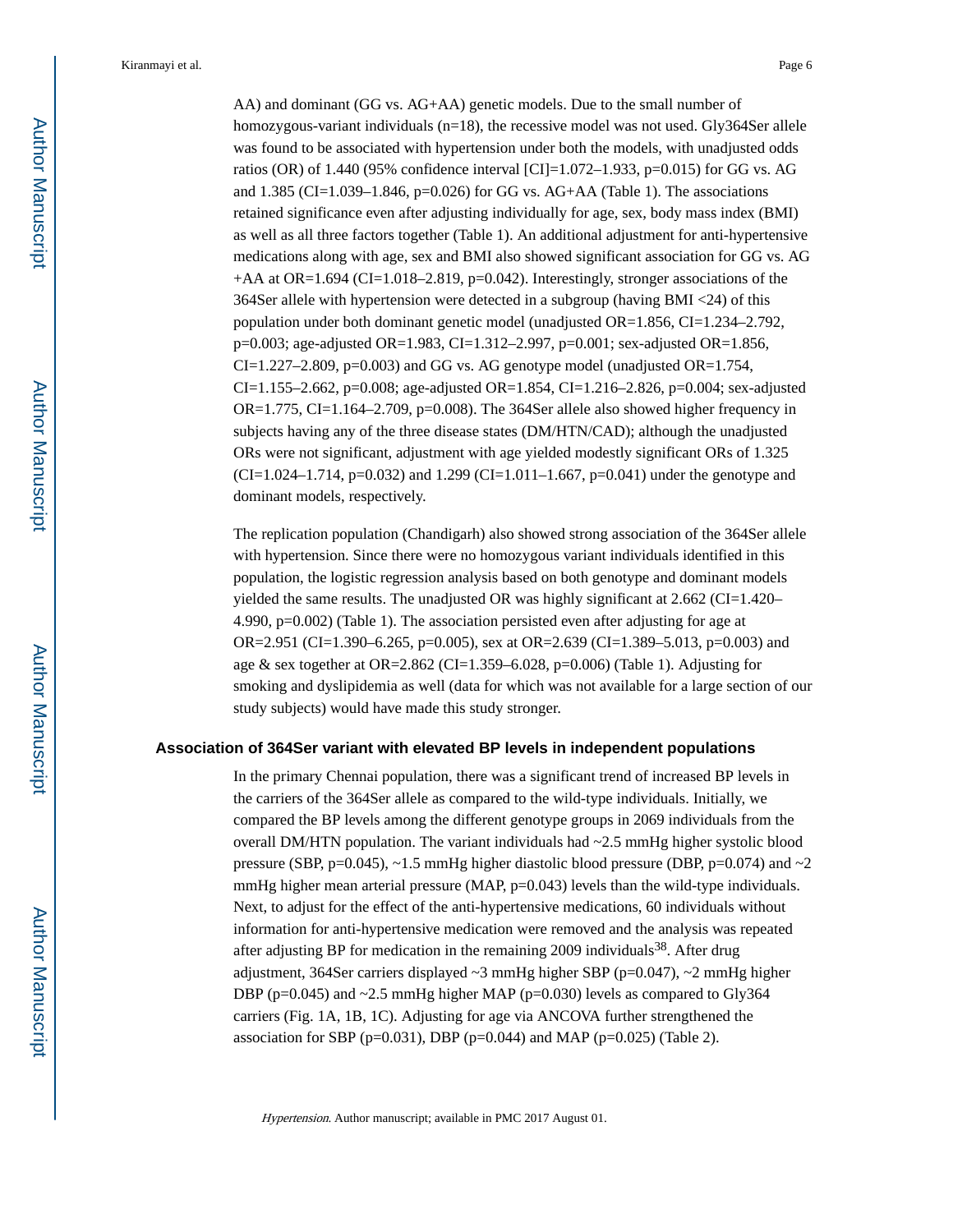In the Chandigarh population as well, we found 364Ser to be associated with elevated BP levels. The variant allele carrying individuals showed  $\sim$ 8 mmHg higher SBP (p=0.004),  $\sim$ 6 mmHg higher DBP ( $p=0.001$ ) and  $\sim$ 7 mmHg higher MAP ( $p=0.001$ ) levels than the wildtype individuals (Fig. 1A, 1B, 1C). For the hypertensive cases, the pre-treatment BP levels were considered for association.

We further divided our Chennai and Chandigarh populations into different BP ranges and calculated the frequencies of the 364Ser allele in each range. With an increase in the severity of the disease there was an increase in the percentage of people harboring the variant allele (for Chennai: linear-by-linear association  $\chi^2$ =3.99 and p=0.046, for Chandigarh: linear-bylinear association  $\chi^2$ =12.89 and p=0.0003) (Fig. 1D, 1E).

The unadjusted power of the study for the hypertensive Chennai population was 65.6% and on adjusting for age, sex and BMI, the power of the study stood at 73.1%. For the Chandigarh population, the unadjusted power was 98.5%, while power adjusted for age and sex was 98.3%.

## **364Ser allele is in linkage disequilibrium (LD) with CHGA promoter SNPs and neighboring exon-7 coding variants**

Previous studies have discovered the occurrence of common SNPs in the CHGA promoter as well as coding regions<sup>18, 19, 39</sup>. Many of these SNPs have been found to be functionally active, either in altering the transcriptional activity of the promoter<sup>18</sup> or the potencies of the peptides they are found in <sup>18, 32, 39, 40</sup>. We had the complete genotyped data for 581 individuals for the Gly364Ser SNP, 8 CHGA promoter SNPs  $[-1106G \rightarrow A$  (rs9658628), −1018A→T (rs9658629), −1014T→C (rs9658630), −988T→G (rs9658631), −462G→A (rs9658634), −415T→C (rs9658635), −89C→A (rs7159323), −57C→T (rs9658638)] and 3 other neighboring SNPs in the CHGA exon-7: Gly297Ser (rs9658664), Arg381Trp (rs729940), Glu403Glu (rs729939). To test whether the Gly364Ser variant is likely to be segregated with any of these other common SNPs, and whether association with the variant is also being contributed by them, we carried out an LD analysis using the genotyped data for the 581 subjects. The Gly364Ser variant was found to be in LD with 7 out of the 11 polymorphisms: 4 in promoter (−1106G→A, −1018A→T, −415T→C and −57C→T) and 3 in CHGA exon-7 (Gly297Ser, Arg381Trp and Glu403Glu) (Supp. Fig. S2).

## **CST peptides differ in nitric oxide (NO) production ability in human umbilical vein endothelial cells (HUVECs)**

In order to investigate the increase in BP levels in the presence of the 364Ser allele, we tested whether the wild-type and variant peptides differ in their efficacies in inducing NO production in vascular endothelial cells. Initially, we treated HUVECs with two doses of CST-WT (0.1 nmol/L and 1 nmol/L), both of which significantly increased ( $p<0.001$ ) the NO levels as compared to the basal condition (Fig. 2A). The NO indices followed the order: 1 nmol/L CST-WT (2.50) > 0.1 nmol/L CST-WT (2.35) > basal (1.90) (Fig. 2B). Since at both the doses the peptide showed significant effect, we then chose to continue with a dose of 1 nmol/L to compare the activities of the variant and the wild-type peptide. Treatment of HUVECs with CST-WT or CST-364Ser showed that NO indices were increased with both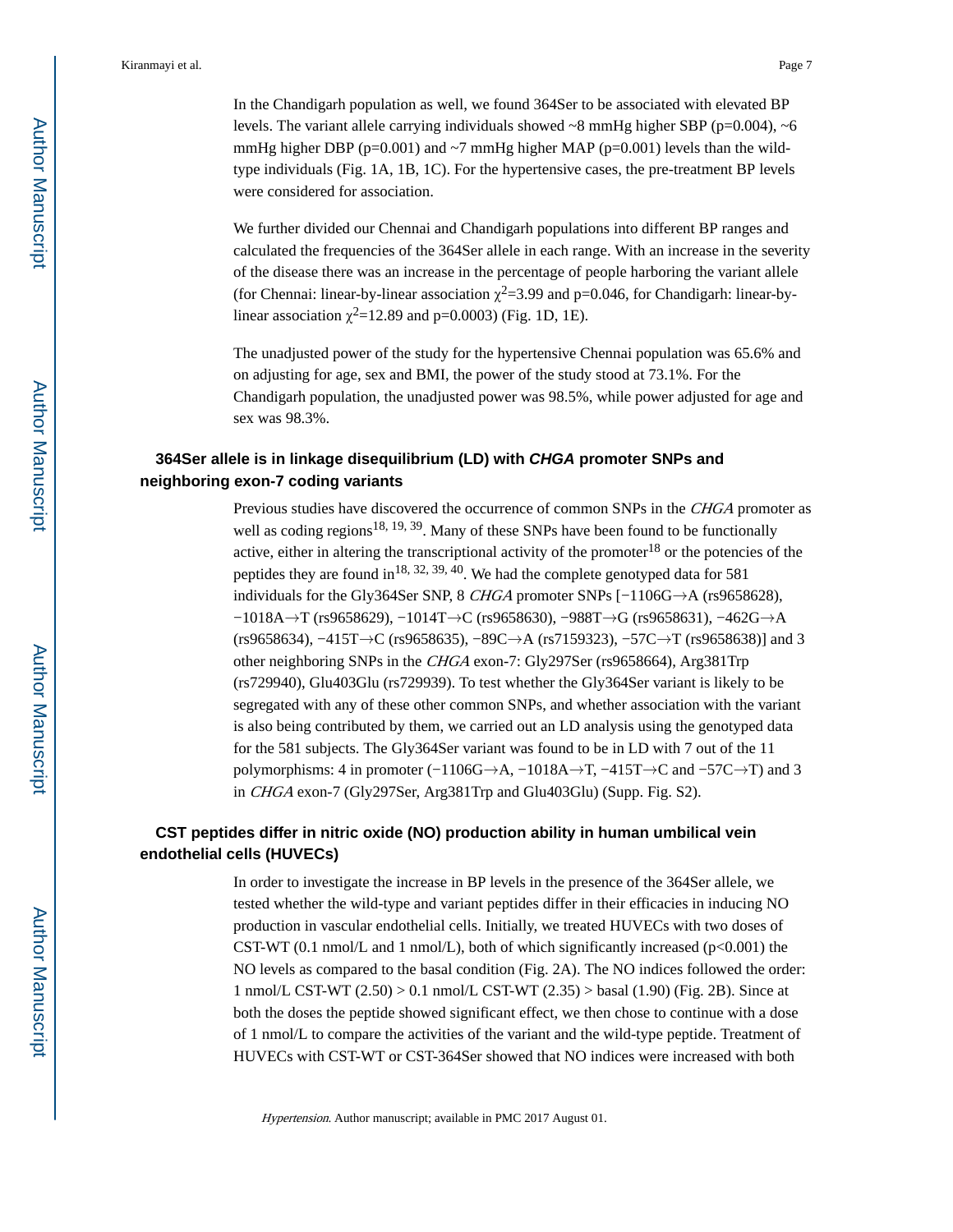the peptides compared to basal ( $p<0.001$ ), but however, the increase with CST-WT was significantly higher than CST-364Ser variant (p<0.001) (Fig. 2C); the NO indices in HUVECs were in the following order: CST-WT  $(22.85) >$  CST-364Ser  $(19.26) >$  basal (16.85) (Fig. 2D). Interestingly, when both the peptides were added in an equimolar ratio as a representative of the heterozygous condition, the NO index (19.89) was in between that of the wild-type and variant peptide (Fig. 2C and 2D).

In view of the direct links between stimulation of cardiovascular beta-adrenergic receptors and NO generation<sup>41</sup>, we sought to test whether the NO effects of the CST peptides are routed through their interactions with the beta-adrenergic receptors ADRB1 and ADRB2. Accordingly, we treated HUVECs with ADRB1/2 antagonists (viz. CGP 20712 for ADRB1 and ICI 118551 for ADRB2), followed by treatment with the CST peptides. The ADRB2 antagonist was found to significantly blunt the NO increasing effect of the CST-WT peptide (NO index for CST-WT: 9.09 vs. NO index for CST-WT+ICI 118551: 8.01) while it did not do the same in the case of CST-364Ser peptide (NO index for CST-364Ser: 8.80 vs. NO index for CST-364Ser+ICI 118551: 8.36) (Fig. 2E and 2F). ADRB1 antagonist failed to show any inhibition of the NO levels produced by both peptides (Supp. Fig. S3).

Next, to assess the effect of CST peptides on eNOS activity, we checked the phosphorylation levels of eNOS at Ser<sup>1177</sup> residue, after treatment with the CST peptides. CST-WT increased the phosphorylation at  $\text{Ser}^{1177}$  of eNOS as compared to CST-364Ser (Fig. 2G). Since phosphorylation at Ser1177 leads to activation of eNOS, these results suggest an overall higher eNOS activity in cells treated with CST-WT.

## **Differential interactions of CST peptides with beta-adrenergic receptors (ADRB1/2): experimental evidence**

We then tested the interactions of the CST peptides with ADRB1/2 to see whether their altered interactions with either of the receptors can explain their differential NO effects. Competition binding assays were performed with  $\lceil 125 \rceil$ -cyanopindolol using HEK-293 cells stably expressing human ADRB1/2. The levels of ADRB1/2 expression were assessed by performing radio-ligand binding using saturating concentrations of  $[1^{25}I]$ -cyanopindolol on plasma membranes isolated from ADRB1/2 expressing HEK-293 cells. ADRB1 HEK-293 cells showed  $\sim$ 109-fold (p<0.0001) higher levels of ADRB1 expression (Supp. Fig. S4A) as HEK-293 cells have very sparse endogenous expression of ADRB1. ADRB2 HEK-293 cells showed ~16-fold (p<0.0001) higher level of ADRB2 expression compared to control HEK-293 cells (Fig. 3A) as HEK-293 cells do have some level of endogenous ADRB2s. Plasma membranes from ADRB1/2 HEK-293 cells were then subjected to an indirect competition ligand binding assay wherein we tested for the ability of increasing doses (10 pmol/L to 1 mmol/L) of CST-WT or CST-364Ser peptides to displace saturating concentrations of labelled cyanopindolol. In ADRB2 HEK-293 cells, CST-WT peptide competitively displaced the  $[125]$ -cyanopindolol with increasing concentrations (p<0.0001,  $F=2300$ ,  $R^2=0.998$ ) in contrast to CST-364Ser peptide which did not displace or compete with cyanopindolol (Fig. 3B). However, in ADRB1 HEK-293 cells, both the peptides failed to displace  $[125]$ -cyanopindolol with increasing concentrations (Supp. Fig. S4B).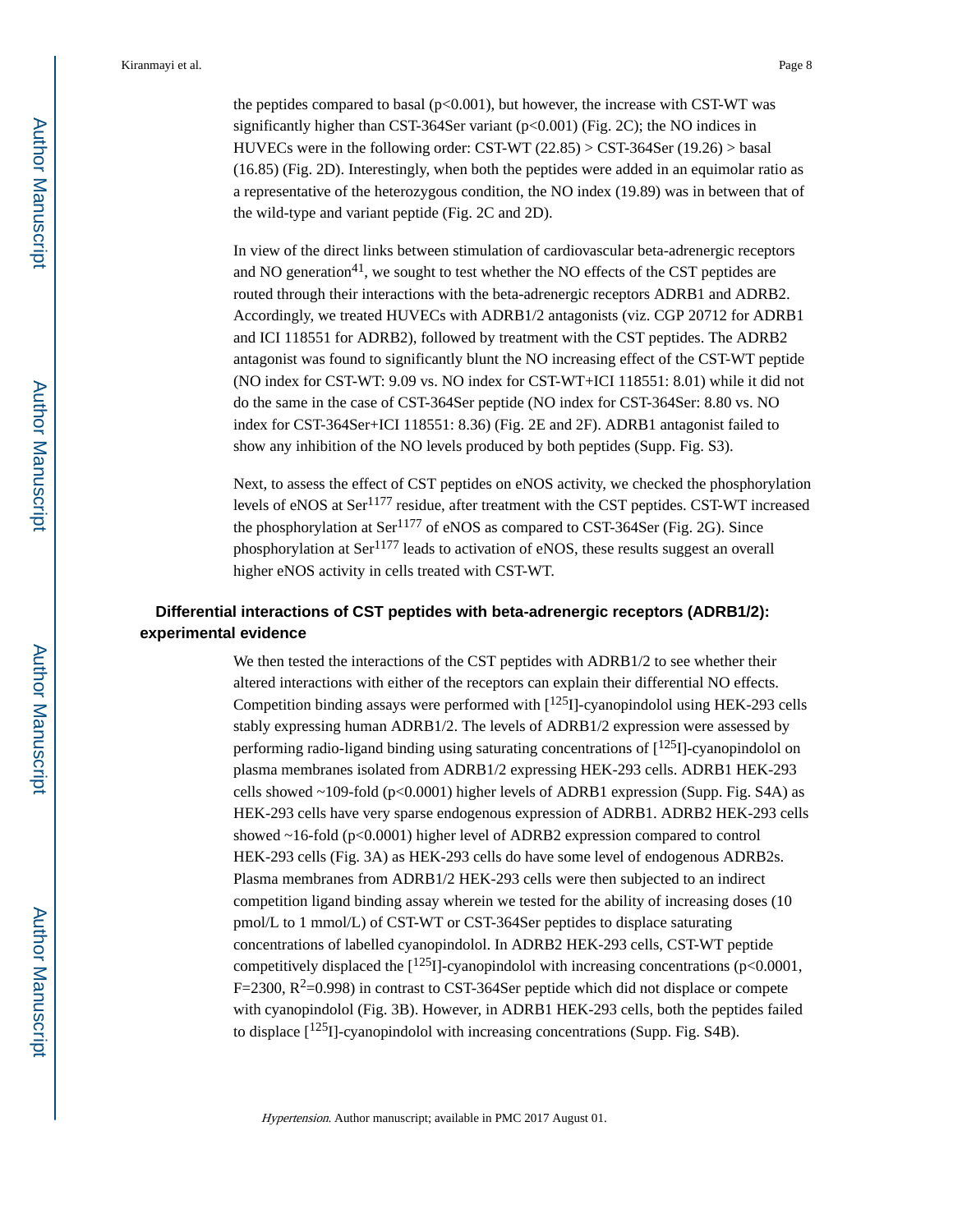To further check whether binding of these peptides has consequences in beta-adrenergic signalling, receptor activation was assessed by determining the phosphorylation status of extra-cellular regulated kinase (ERK). ADRB1/2 HEK-293 cells were pre-treated with either CST-WT or CST-364Ser peptide followed by ADRB agonist isoproterenol stimulation. While in ADRB2 HEK-293 cells, pre-treatment with CST-WT inhibited ADRB2-mediated ERK activation (p<0.0001) CST-364Ser had no appreciable effects in altering ERK (Fig. 3C and 3D). Interestingly, treatment with equimolar ratios of CST-WT and CST-364Ser elicited a similar response to that of CST-WT alone (Fig. 3E and 3F). In ADRB1 HEK-293 cells, on the other hand, both the peptides failed to show any detectable effects in altering ERK levels (Supp. Fig. S4C and S4D). These studies suggest that CST-WT may be acting as an inhibitor/antagonist to ADRB2 function in contrast to CST-364Ser which does not alter the ADRB2 function. Moreover, this differential effect seems to be limited to the ADRB2 receptor only and not the ADRB1 isoform.

## **Structures of the CST peptides and their differential interactions with beta-adrenergic receptors (ADRB1/2): computational analysis**

In order to explore whether the differential effects of the peptides *in vitro* can be attributed to any structural differences between them we generated in silico models of CST peptides and CST-ADRB1/2 complexes, and performed structural analysis on them using protein-protein modeling and molecular dynamics (MD) simulations (Fig. 4). The CST-WT structure was found to comprise of a metastable anti-parallel β-sheet and a random coil (Fig. 4A). Its Nterminal β-strand was stabilized by interactions between Lys355, Leu356 and Ser357, whereas the C-terminal β-strand was stabilized by Gly369, Pro370 and Gln371. Interestingly, the mutation of Gly364 to 364Ser drastically changed the secondary structural content of CST. CST-364Ser displayed a metastable  $3_{10}$  helix and a stable  $\alpha$ -helix in the central region (Fig. 4B). The  $3_{10}$  helix was stabilized by residues Leu356, Ser357 and Phe358 and the stable α-helix was comprised of Arg361, Ala362, Tyr363, and Ser364. All residues of the time-averaged structures of both peptides from simulations are in the allowed regions of the Ramachandran plot (Supp. Fig. S5), thus validating the proposed models of the peptides.

The binding of CST peptides to ADRB1/2 was explored via protein-protein docking in which both CST-WT and CST-364Ser were allowed to sample the extracellular region of the modeled ADRB1/2 (Supp. Fig. S6) independently. In case of ADRB1, both the CST peptides did not show any significant binding to the ADRB1 active site (Supp. Fig. S7). On the other hand, in case of ADRB2, they were found to bind to different locations of the receptor (Fig. 4C). While the "thumb-like" structure of CST-WT could fit into the ligand entry site of ADRB2 due to its shape complementarity, CST-364Ser failed to dock into the ligand entry site due to its linear stretched structure and difference in secondary structural content compared to CST-WT. It instead bound to the outer surface of the receptor, away from the CST-WT binding site. A brief 50 ns MD simulation was performed on each of these CST-ADRB2 complexes in lipid bilayer for further refinement, but no significant change in binding mode was observed. The ZDOCK score (calculated based on surface complementarity, electrostatistics, and statistics potential) was 1197 for CST-WT & ADRB2 and 1067 for CST-364Ser & ADRB2, implying better binding of CST-WT to ADRB2.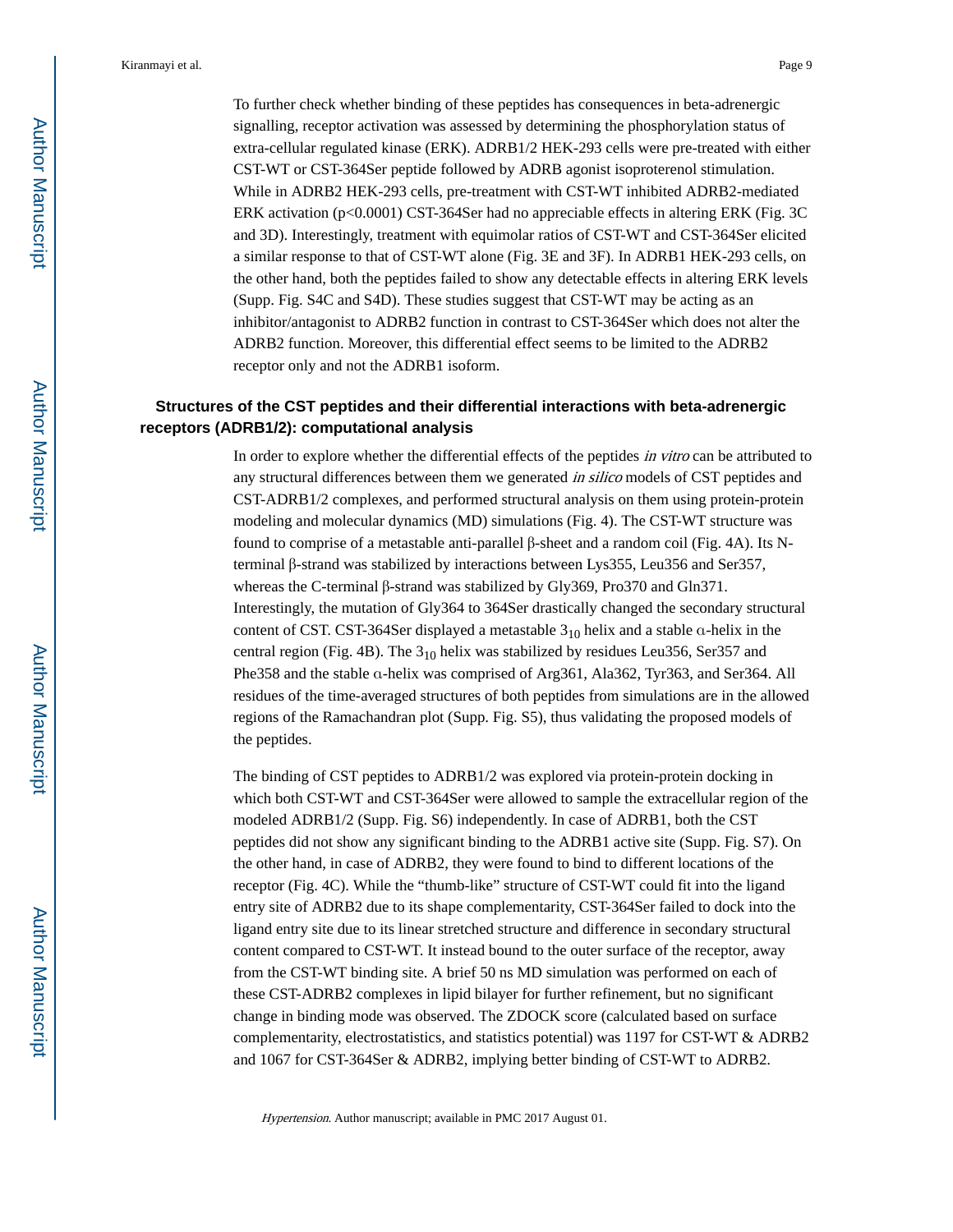To reconfirm the binding of CST-WT to ADRB2, the high-affinity ligand cyanopindolol was docked to the peptide-receptor complexes. In >100 attempts for protein-ligand docking through AutoDock42, cyanopindolol could never bind to the CST-WT-ADRB2 complex, while it bound effectively to the CST-364Ser-ADRB2 complex in all the attempts. This further proves the complete occlusion of the receptor's ligand binding pocket by CST-WT and out-of-pocket binding of CST-364Ser to ADRB2 (Fig. 4C).

To check the competitive binding of CST-WT and cyanopindolol to ADRB2, we produced the cyanopindolol-ADRB2 complex by protein-ligand docking (Fig. 4D). Very similar to the available crystal structure of cyanopindolol-ADRB1 complex (PDB ID:  $4\text{BVN}^{43}$ , cyanopindolol was found to bind to the hollow region of ADRB2 formed by the seven transmembrane helices. A closer look at the interactions involved in the CST-WT-ADRB2 and cyanopindolol-ADRB2 complex formation revealed that even though cyanopindolol binds deep into the pocket, there were two common ADRB2 residues (viz. Phe165 and Thr167) which interacted with both CST-WT (Fig. 5A) and cyanopindolol (Fig. 5C). Of note, ADRB2:Thr167 interacts with CST-WT:Gly364 strongly through hydrogen bonds during the CST-WT-ADRB2 complex formation, thus, making CST-WT:Gly364 a crucial residue for complex formation. Therefore, it is not surprising that a mutation at this particular residue of CST makes its binding to ADRB2 active site weaker or there is no binding. The interactions in the CST-364Ser-ADRB2 complex formation involve 0 hydrogen bonds (in contrast to 8 in CST-WT-ADRB2 complex) and 1 salt bridge. The remaining interactions are hydrophobic in nature, including the ones involving 364Ser, making this binding a very weak one (Fig. 5B). An analysis of the Gly364Ser mutation using the polyphen-2 tool (which estimates the possible impact of an amino acid substitution on the structure and function of a human protein with the help of sequence, phylogenetic and structural information characterizing the substitution) predicted this particular SNP to be 'possibly damaging' with a score of  $0.528$  (sensitivity: 0.8; specificity:  $0.9)$ <sup>44</sup>.

## **DISCUSSION**

#### **Catestatin: a CHGA-derived anti-hypertensive peptide**

Recent studies have provided ample evidence to testify CST as a multifunctional peptide with diverse roles in the regulation of cardiovascular/metabolic functions<sup>45, 46</sup>. Given that its precursor CHGA is a candidate gene for essential hypertension<sup>47</sup>, CST's role as an antihypertensive agent has been an interesting topic of research. The primary evidence for this was found when the administration of exogenous CST resulted in the rescue of the hypertensive and hyperadrenergic phenotypes exhibited by  $CHGA$  knock-out mice<sup>17, 48</sup>. The role of CST as a potent vasodilator in vivo has also been well documented both in rats <sup>49</sup> as well as in humans<sup>50</sup>. CST also seems to be capable of modulating the components of the brainstem circuitry (rostral and caudal ventrolateral medulla) that regulate  $BP^{51, 52}$ .

#### **The occurrence of the Gly364Ser SNP in diverse ethnic world populations**

The discovery of a functionally active variant of CST (Gly364Ser) in a Southern Californian population held promise of providing small, yet important, clues in elucidating the mechanism for the development of hypertension<sup>18</sup>. However, owing to the vast difference in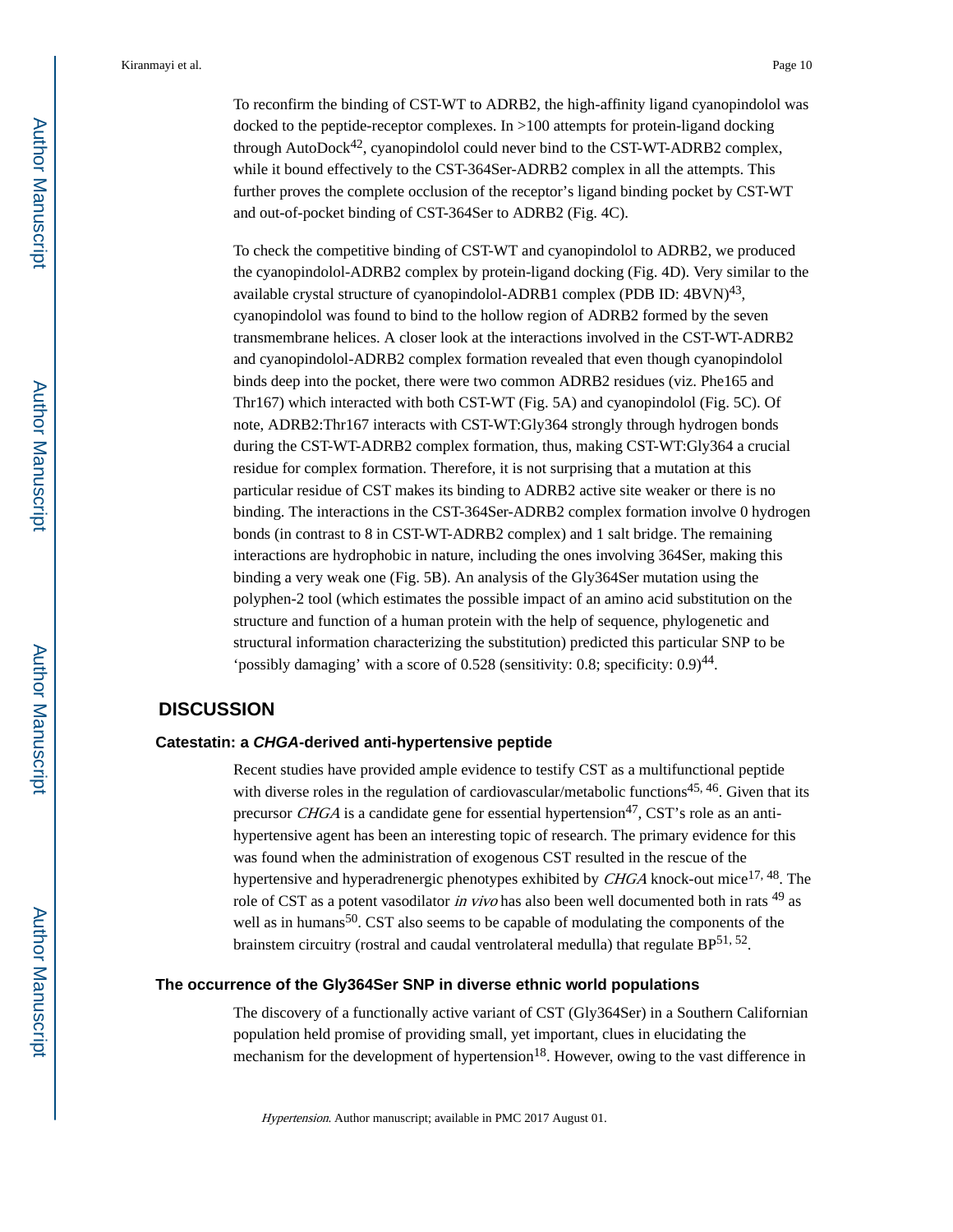the genetic make-up of the different ethnic populations across the world, it would be irrational to generalize the magnitude and direction of allelic effect sizes across populations53, 54. A study in the PAGE (Population Architecture using Genomics and Epidemiology) consortium of multi-ancestry populations has very ably demonstrated that differential LD between common polymorphisms (tagSNPs) and functional variants within diverse populations significantly contribute to diluting the effect sizes among these populations55. The immense variation in the distribution of genotypes for the Gly364Ser polymorphism in different world populations foreshadows a similar distortion in the effect sizes in these populations (Supp. Table S5). Overall, the SNP seems to be occurring in three strata of ethnic groups. The first stratum, with a high allelic frequency (6–8%), includes the Asian and Hispanic groups. The European ethnicity forms the second stratum, which has a moderate frequency  $(2-5\%)$ . The third stratum, with the lowest frequency  $(0-1\%)$ , consists of the African populations. In our previous study<sup>19</sup>, we reported the discovery of the Gly364Ser polymorphism in an urban Chennai population (n=1010 individuals) at an MAF of ~8.0%. In this study, we have expanded the sample size to 3200 individuals consisting of DM/HTN/CAD/controls from the same population. 364Ser allele displayed a MAF 6.34% in the Chennai DM/HTN/CAD population which seems to be consistent with the frequencies observed in other Asian populations. Interestingly, the ethnically-distinct Chandigarh population displayed a much lesser MAF of 3.48% which is closer to that observed in the European stratum than the Asian one. The distribution of the genotype frequencies differed significantly between Chennai DM/HTN/CAD population and Chandigarh population  $(\chi^2=18.01$  and p=0.0001). Thus, CST region of *CHGA* seems to be displaying significant genetic variations among different world ethnic populations. In the evolutionary context, the 364Ser variant has not been detected in other mammals (Supp. Fig. S8). Some mammals (e.g. Giant panda), however, have Asp at the  $364<sup>th</sup>$  position.

#### **Association of the CST 364Ser allele with hypertension**

The logistic regression analysis revealed a very significant association of the 364Ser allele with hypertension in both the primary (Chennai) as well as the replication (Chandigarh) populations (Table 1). This was supported by the observation of elevated BP levels in the 364Ser carriers in both the study populations. Despite the difference in the frequency of the Gly364Ser polymorphism in these two ethnically distinct populations, its effect on BP levels seems to replicate well. The higher occurrence of the variant allele in the population with an increase in BP ranges further provides the evidence of association of the 364Ser allele with hypertension (Fig. 1D and 1E). Overall, the 364Ser allele seems to act as a risk allele for hypertension development in Indian populations.

Why has Gly364Ser not been detected in the genome-wide association studies (GWAS) carried out on cardiovascular diseases till date? Firstly, most of these GWAS were carried out in either European or American populations wherein the MAFs for this SNP are much lower than those in Indian populations (Supp. Table S5). Owing to the low MAFs, very large sample sizes would be required to identify any significant association with this SNP in these populations. Secondly, almost all the genechip arrays (for example, Illumina Human550K Bead chip and Illumina Human610K Bead chip) used in these reported studies as well as other studies carried out among Asians<sup>56, 57</sup>, did not harbour the Gly364Ser SNP. Therefore,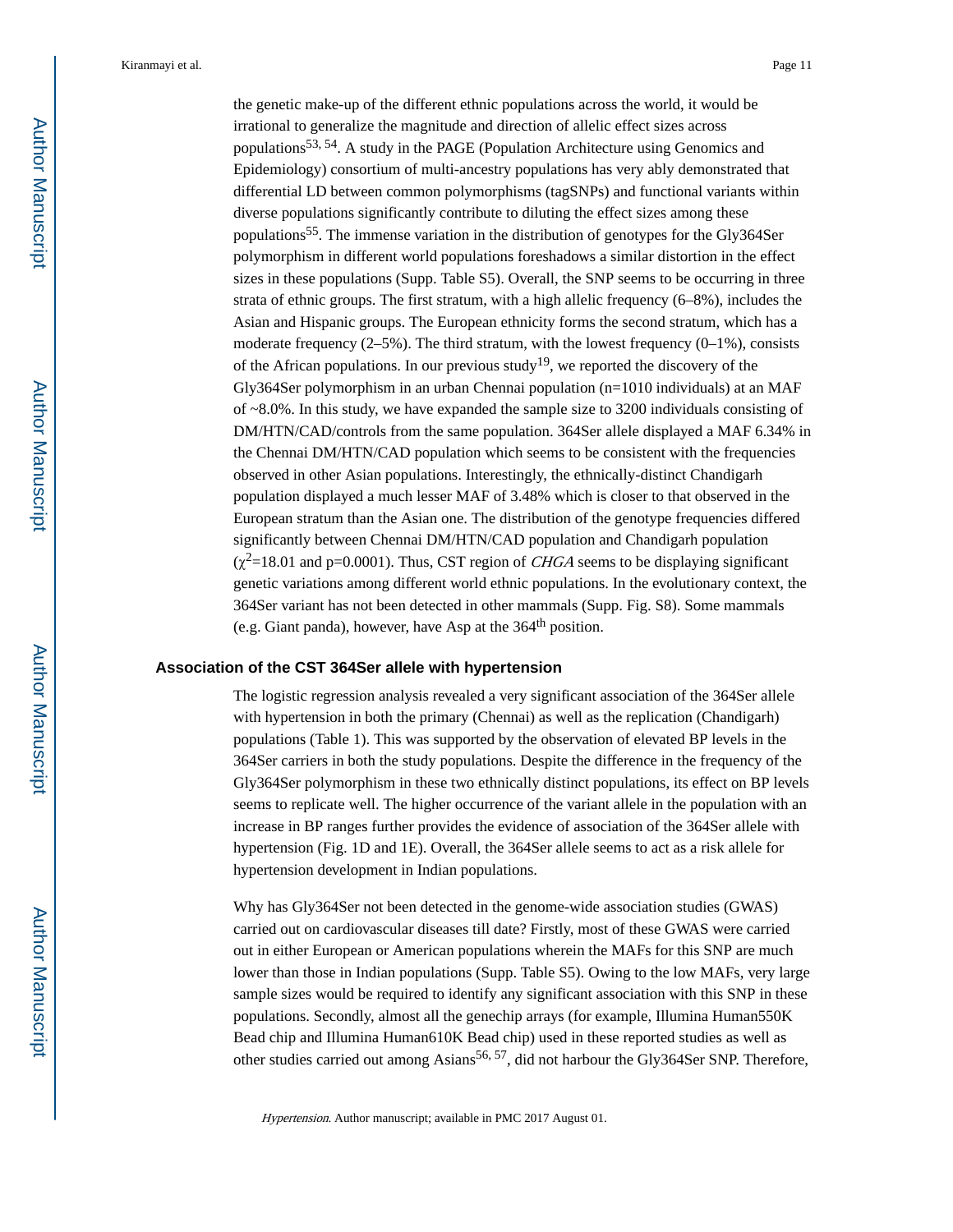the fact that these GWAS did not identify Gly364Ser as a risk variant for hypertension is not surprising.

We found the 364Ser allele to be in LD with the *CHGA* promoter SNPs at −1106, −1018, −415 and −57 bp positions (Supp. Fig. S2). The 8 SNPs in the CHGA promoter form haplotypes which differ from each other in terms of their transcriptional activity<sup>18</sup>. The minor alleles at −1018, −415 and −57 bp positions of the CHGA promoter give rise to one of the 5 common CHGA promoter haplotypes (GTTTGCCT) which shows higher promoter activity as compared the wild-type consensus haplotype  $(GATTGTCC)^{18}$ . This would mean that the 364Ser carriers may have a more active promoter leading to greater levels of the parent CHGA molecule being produced. Elevated levels of CHGA are associated with elevated BP levels<sup>58</sup>. Therefore, the hypertensive effect of the 364Ser allele might be getting manifested through increased CHGA promoter activity as well. 364Ser allele is also in modest LD with Gly297Ser, a functionally active SNP in PST that seems to alter the risk for type-2 diabetes in an Indian population<sup>32</sup>. Thus, the association of the 364Ser allele with elevated plasma glucose levels (Supp. Fig. S9) may be an effect of it being a 'by-stander'.

Of note, in a Southern Californian population, the 364Ser allele displayed association with diminished DBP levels, especially in men; however, the effect was not consistently observed for SBP or in women<sup>39</sup>. Conversely, the 364Ser allele was associated with elevated SBP and MAP levels in a Japanese population (Table  $2<sup>59</sup>$ . Thus, 364Ser allele seems to exert directionally concordant effects on BP in several Asian populations (South Indian, North Indian and Japanese) although not in Caucasians. This is similar to a previous study reporting that the 12Ala allele in the peroxisome proliferator-activated receptor-γ2 did not offer the same 'protective' role in Indians as it did in Caucasians<sup>60</sup>. Such contradictory associations of an allele provide evidence for heterogeneity in different populations and underscore the need for carrying out association studies in diverse ethnic populations to draw more accurate conclusions in each population.

## **Mechanistic basis for elevated BP level in the carriers of 364Ser: influence of the endothelial NO pathway**

It is well established that the endothelium plays an important role in regulating arterial BP. The manifestation of hypertension through impaired endothelial-dependent vasodilation as well as reduced NO production has been well-documented in both animal <sup>61, 62</sup> and human <sup>63, 64</sup> studies. It is, therefore, not surprising that the hypertensive and hyperadrenergic phenotype in the *CHGA*-KO mice was accompanied by lowered NO levels<sup>65</sup>. The attenuation of such a phenotype on the exogenous administration of CST would therefore have to route through restoration of NO levels. In a study carried out in BAE-1 (bovine aortic endothelium) cells<sup>20</sup>, CST-WT was shown to induce a wortmannin-sensitive,  $Ca^{2+}$ independent increase in NO production and  $eNOS$   $Ser<sup>1179</sup>$  phosphorylation while CST-364Ser was, found to be ineffective. CST-WT has also been shown to dose-dependently induce a NO-cGMP dependent cardio-suppression in the *in vitro* frog heart<sup>66</sup>. In light of this, we asked whether CST-WT and CST-364Ser differ in their ability to generate NO in HUVECs. Indeed, CST-364Ser displayed lower efficacy to produce NO in HUVECs (Fig. 2D), thus corroborating the elevated BP levels in the 364Ser allele carrying individuals.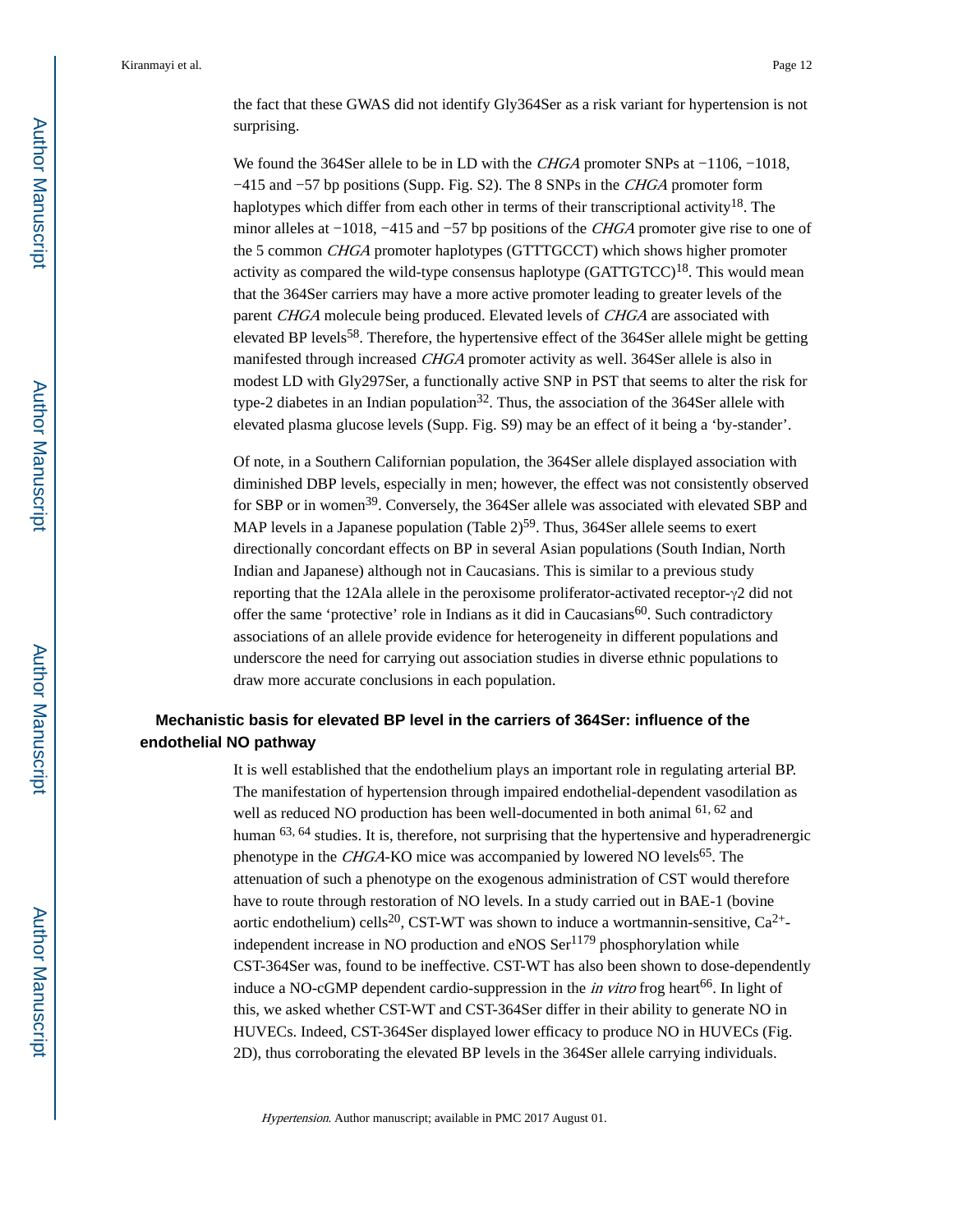Consistently, carriers of 364Ser allele showed diminished (by ~1090 mm/sec) brachial artery pulse-wave velocity (indicating increased endothelial dysfunction) in a Japanese population<sup>59</sup>. eNOS is known to be activated via phosphorylation at its Ser<sup>1177</sup> residue<sup>71, 7267, 68</sup>. HUVECs treated with CST-WT showed increased levels of phosphorylation at Ser<sup>1177</sup> sites of eNOS as compared to HUVECs treated with CST-364Ser (Fig. 2G). In case of CST-WT, there was a  $\sim$ 3.8-fold increase in Ser<sup>1177</sup> phosphorylation levels over basal; CST-364Ser, on the other hand, showed only a ~2.2-fold increase in Ser1177 phosphorylation levels over basal. This is indicative of increased eNOS activity in case of CST-WT as compared to CST-364Ser which goes in corroboration with our observations of increased NO levels on treatment with CST-WT as compared to CST-364Ser in HUVECs.

Direct links between stimulation of cardiovascular beta-adrenergic receptors and NO generation in endothelial cells are well-established $4<sup>1</sup>$ . In isolated human umbilical vein, the vasorelaxation response to either the non-selective beta-adrenergic agonist isoproterenol or to the cAMP analogue dibutyryl cAMP is attenuated by the NOS inhibitor NG-monomethyl-L-arginine (L-NMMA). Thus, the beta-adrenergic-receptor-mediated vasorelaxation response in this system seems to be largely NO-dependent and mediated through the elevation of cAMP levels<sup>69</sup>. Likewise, in HUVECs as well, it has been shown that either beta-adrenergic-receptor-stimulated or beta-adrenergic-receptor-independent elevation of intracellular cAMP levels results in increased NOS activity<sup>69</sup>. In HUVECS, the inhibition of eNOS activity in the presence of the ADRB2 antagonist ICI 118551 and not ADRB1 antagonist CGP 20712 shows that this effect is mediated exclusively through ADRB2<sup>70</sup>. Consistently, we found that the elevation in NO levels mediated by CST-WT peptide was abrogated in the presence of ICI 118551 but not CGP 20712 (Fig. 2F and Supp. Fig. S3).

Based on the above findings, we postulated that our in vitro observation of differential effects of CST peptides on NO production via regulation of eNOS activity in HUVECs might be due to the differential yet direct binding of CST peptides to the ADRB2. Indeed, our computational analysis showed that, by virtue of differences in secondary structures, CST-WT blocks the binding of the ligand to ADRB2 (by competing with it for the active site) while CST-364Ser binds at a site that keeps the agonist binding pocket within ADRB2 intact (Fig. 4C). Consistent with the computational prediction, competitive binding assays showed that while CST-WT was able to significantly displace the high-affinity betaadrenergic receptor ligand cyanopindolol, CST-364Ser failed to do the same even at high concentration (Fig. 3B). Furthermore, the inhibition of agonist isoproterenol-stimulated increase in phospho-ERK levels by CST-WT (but not by CST-364Ser) in ADRB2 HEK-293 cells points towards an anti-adrenergic role of the wild-type peptide but not the variant peptide (Fig. 3C and 3D). This is consistent with a previous report that CST-WT lowers the phospho-ERK levels in Langerdoff-perfused rat hearts<sup>21</sup>.

In contrast to the effective ability of CST-WT to bind to ADRB2, our computational studies show that CST peptides bind to the outer surface of the ADRB1 receptor, and are thus incapable of blocking the agonist binding pocket in the receptor. These observations are further supported by our competitive binding assays with ADRB1 (Supp. Fig. S4B). Thus, the anti-adrenergic role of CST-WT seems to be mediated primarily through the ADRB2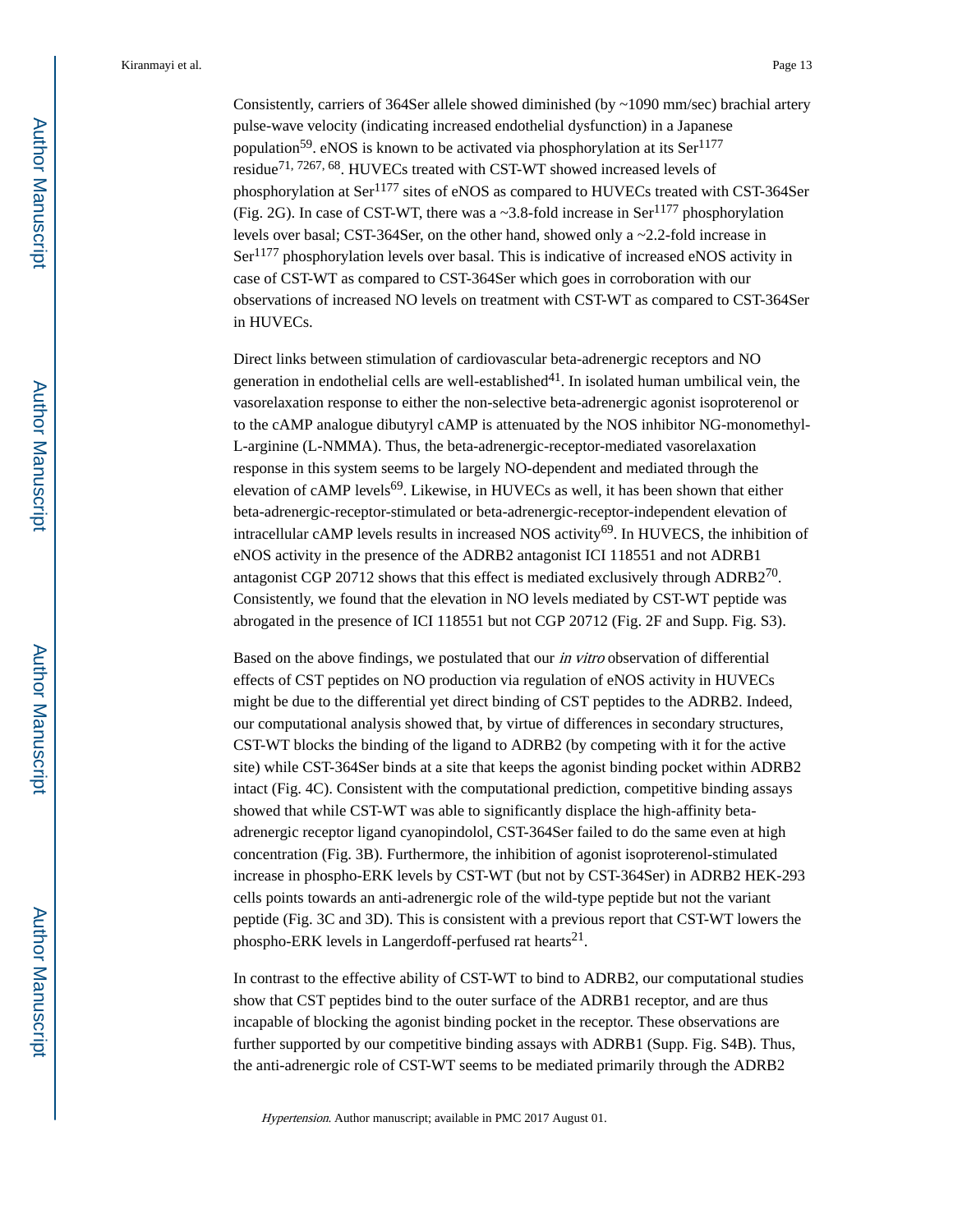receptor and may underlie the differential blood pressures observed with the variants being expressed in patients.

## **CONCLUSIONS**

We discovered a naturally-occurring, common genetic variation, Gly364Ser, within the antihypertensive peptide catestatin [CST], a proteolytic fragment of the prohormone chromogranin A that is expressed in secretory vesicles of endocrine, neuroendocrine and neuronal cell types. The 364Ser allele showed association with elevated levels of systolic blood pressure, diastolic blood pressure and mean arterial pressure in human subjects across two independent and ethnically/geographically distinct Indian populations. Corroborating these findings, the carriers of the 364Ser allele displayed enhanced risk for hypertension. This is on same lines of a recent Japanese study which found similar associations of the 364Ser allele with hypertension in their population. Genetic association studies of this chromogranin A locus with hypertension and other metabolic diseases need to be carried out in additional ethnic populations to evaluate whether the results are of general importance across the overall world population as well. Our in cella and in silico analyses provided molecular/mechanistic underpinnings for the diminished effects of the CST-364Ser peptide (as compared to the CST-WT peptide) in the modulation of the endothelial NO pathway (via differential binding to ADRB2 and differential activation of ERK and eNOS phosphorylation) that might lead to an increased disease risk in carriers of the 364Ser allele. A schematic of our hypothesis/findings are presented in Fig. 6. These results have implications for inter-individual variations in blood pressure homeostasis and ultimately for pathogenesis of hypertension.

## **PERSPECTIVES**

The neuroendocrine secretory granule protein chromogranin A is emerging as an important regulator of cardiovascular pathophysiology; it acts as precursor for several bioactive peptides including the anti-hypertensive and cardioprotective peptide catestatin. We discovered a non-synonymous genetic variation (Gly364Ser that occurs in a large section of the Worldwide human population) within the catestatin domain. The 364Ser allele was associated with profound elevated blood pressure (up to  $\sim$ 8 mmHg systolic and  $\sim$  6 mmHg diastolic) and enhanced risk (by ~48%) for hypertension in its carriers in several Asian populations. These findings contribute towards potential clinical use of functional genetic variations to predict the risk for hypertension and preventive intervention in asymptomatic patients for better management of cardiovascular disease burden.

## **Supplementary Material**

Refer to Web version on PubMed Central for supplementary material.

## **Acknowledgments**

We acknowledge all the individuals who voluntarily participated in this study. We thank the high performance computational facility at Indian Institute of Technology Madras (IITM). We also thank Suvro Chatterjee, Anna University, Chennai for his help. MK and RK thank Council of Scientific and Industrial Research (CSIR) for fellowship. PKRA and DV received research fellowship from University Grants Commission (UGC). VRC, LS and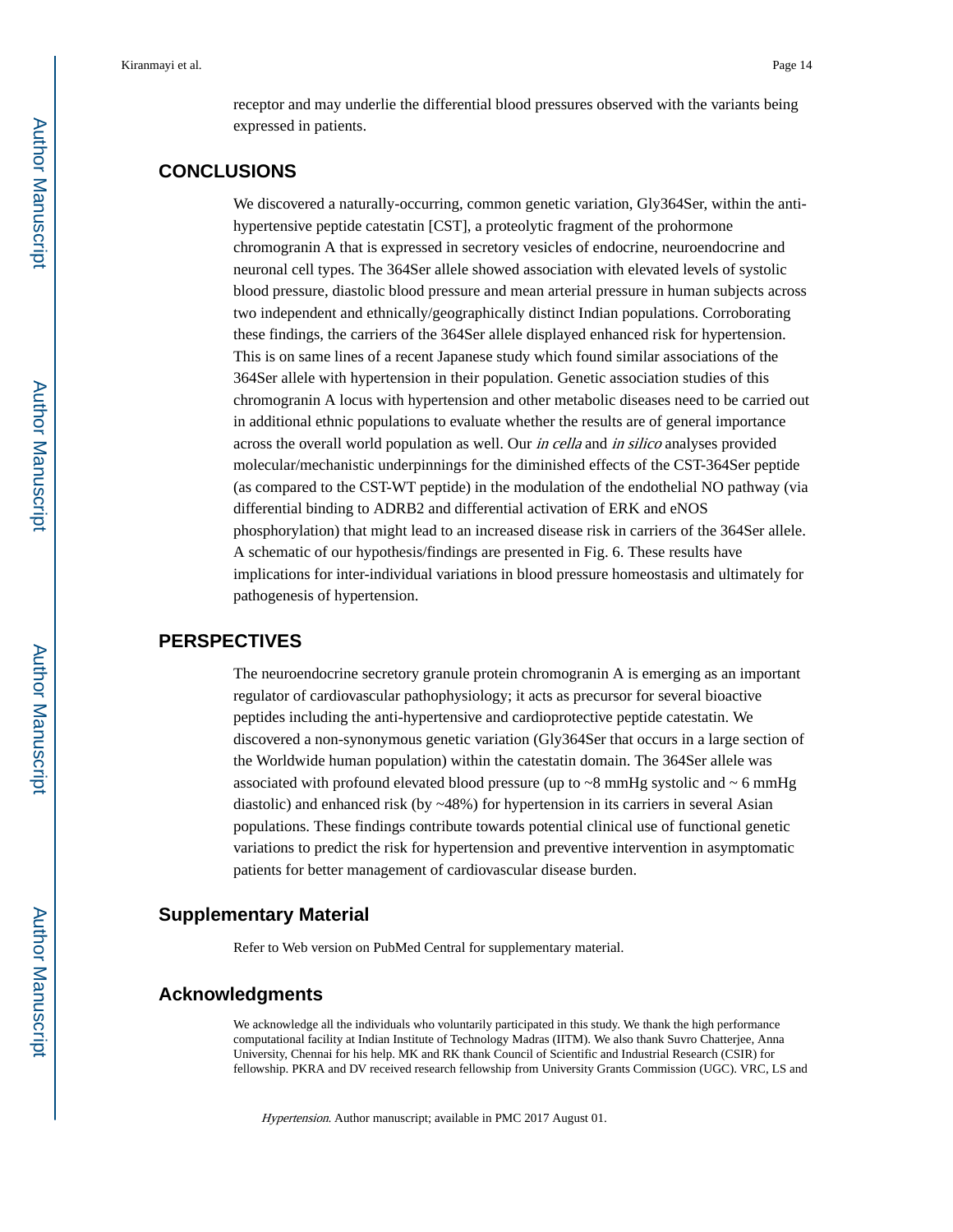SS would like to thank IITM, Department of Science and Technology (DST) and Indian Council of Medical Research (ICMR) for fellowship, respectively.

#### **SOURCES OF FUNDING**

This work was supported by grants BT/PR9546/MED/12/349/2007 and BT/PR12820/BRB/10/726/2009 from the Department of Biotechnology (DBT), Govt. of India. This work was also supported in part by grants SR/SO/ HS-084/2013A from the Science and Engineering Research Board, BT/PR4820/MED/12/622/2013 from DBT, Govt. of India, and NIH RO1 HL HL089473.

## **NON-STANDARD ABBREVIATIONS AND ACRONYMNS**

| <b>CHGA</b>   | chromogranin A                         |
|---------------|----------------------------------------|
| <b>CST</b>    | catestatin peptide                     |
| <b>CST-WT</b> | catestatin wild-type peptide           |
| CST-364Ser    | catestatin variant peptide             |
| <b>ADRB1</b>  | beta1-adrenergic receptor              |
| <b>ADRB2</b>  | beta2-adrenergic receptor              |
| <b>ERK</b>    | extracellular regulated kinase         |
| NO            | nitric oxide                           |
| eNOS          | endothelial nitric oxide synthase      |
| <b>MAF</b>    | minor allele frequency                 |
| LD            | linkage disequilibrium                 |
| DM            | type-2 diabetes mellitus               |
| <b>HTN</b>    | essential hypertension                 |
| <b>CAD</b>    | coronary artery disease                |
| <b>HUVECs</b> | human umbilical vein endothelial cells |
| <b>HEK</b>    | human embryonic kidney cells           |
| DAF-2 DA      | diaminofluorescein diacetate           |

#### **References**

- 1. Kim T, Zhang CF, Sun Z, Wu H, Loh YP. Chromogranin a deficiency in transgenic mice leads to aberrant chromaffin granule biogenesis. J Neurosci. 2005; 25:6958–6961. [PubMed: 16049171]
- 2. O'Connor DT, Takiyyuddin MA, Printz MP, Dinh TQ, Barbosa JA, Rozansky DJ, Mahata SK, Wu H, Kennedy BP, Ziegler MG, Wright FA, Schlager G, Parmer RJ. Catecholamine storage vesicle protein expression in genetic hypertension. Blood Press. 1999; 8:285–295. [PubMed: 10803489]
- 3. Takiyyuddin MA, De Nicola L, Gabbai FB, Dinh TQ, Kennedy B, Ziegler MG, Sabban EL, Parmer RJ, O'Connor DT. Catecholamine secretory vesicles. Augmented chromogranins and amines in secondary hypertension. Hypertension. 1993; 21:674–679. [PubMed: 8491501]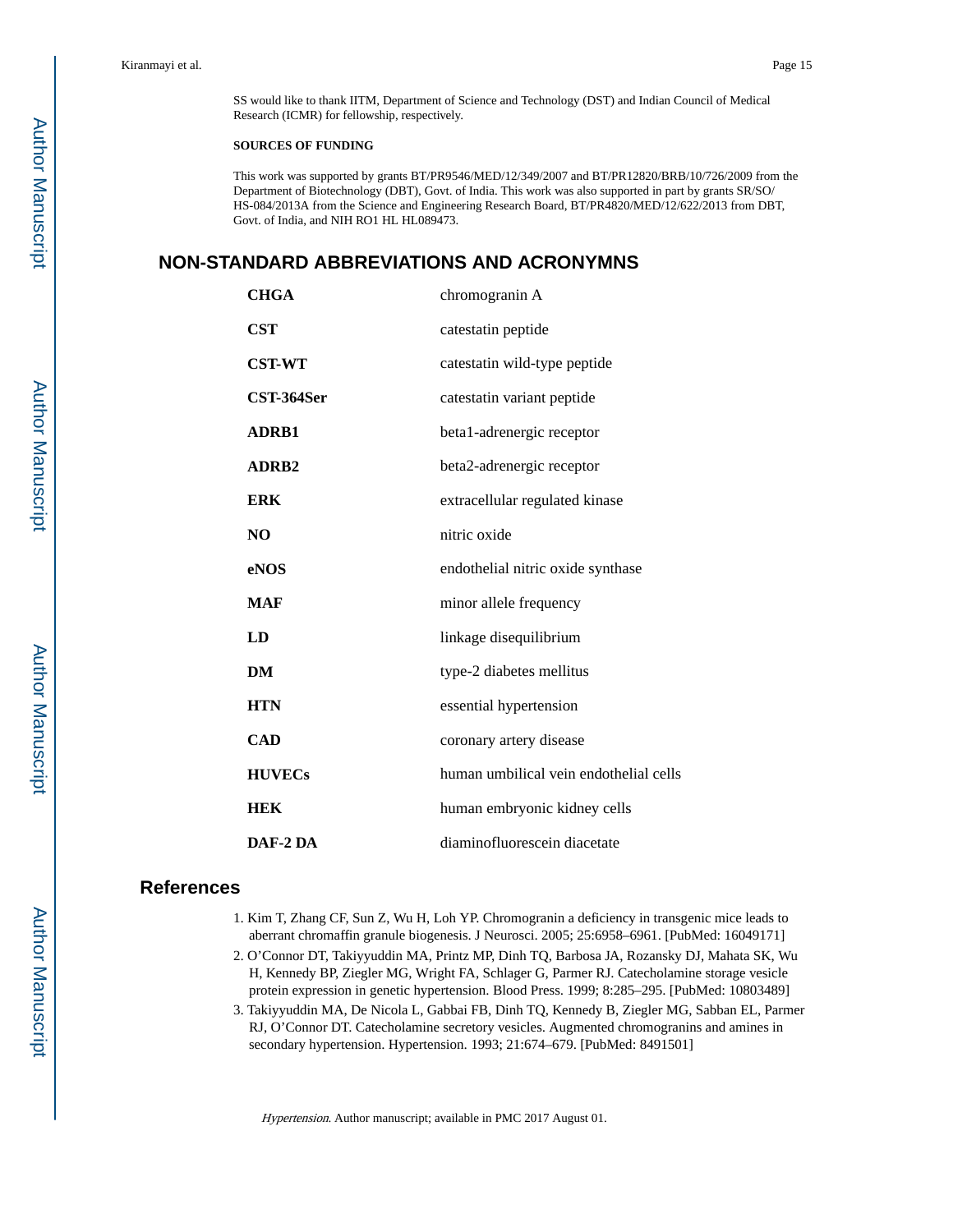- 4. Estensen ME, Hognestad A, Syversen U, Squire I, Ng L, Kjekshus J, Dickstein K, Omland T. Prognostic value of plasma chromogranin a levels in patients with complicated myocardial infarction. Am Heart J. 2006; 152:e1–6. [PubMed: 17070161]
- 5. Jansson AM, Rosjo H, Omland T, Karlsson T, Hartford M, Flyvbjerg A, Caidahl K. Prognostic value of circulating chromogranin a levels in acute coronary syndromes. Eur Heart J. 2009; 30:25–32. [PubMed: 19028779]
- 6. Ceconi C, Ferrari R, Bachetti T, Opasich C, Volterrani M, Colombo B, Parrinello G, Corti A. Chromogranin a in heart failure; a novel neurohumoral factor and a predictor for mortality. Eur Heart J. 2002; 23:967–974. [PubMed: 12069452]
- 7. Barbosa JA, Gill BM, Takiyyuddin MA, O'Connor DT. Chromogranin a: Posttranslational modifications in secretory granules. Endocrinology. 1991; 128:174–190. [PubMed: 1986917]
- 8. Aardal S, Helle KB, Elsayed S, Reed RK, Serck-Hanssen G. Vasostatins, comprising the n-terminal domain of chromogranin a, suppress tension in isolated human blood vessel segments. J Neuroendocrinol. 1993; 5:405–412. [PubMed: 8401564]
- 9. Tatemoto K, Efendic S, Mutt V, Makk G, Feistner GJ, Barchas JD. Pancreastatin, a novel pancreatic peptide that inhibits insulin secretion. Nature. 1986; 324:476–478. [PubMed: 3537810]
- 10. Fasciotto BH, Trauss CA, Greeley GH, Cohn DV. Parastatin (porcine chromogranin a347–419), a novel chromogranin a-derived peptide, inhibits parathyroid cell secretion. Endocrinology. 1993; 133:461–466. [PubMed: 8344192]
- 11. Loh YP, Koshimizu H, Cawley NX, Tota B. Serpinins: Role in granule biogenesis, inhibition of cell death and cardiac function. Curr Med Chem. 2012; 19:4086–4092. [PubMed: 22834799]
- 12. Simon JP, Bader MF, Aunis D. Secretion from chromaffin cells is controlled by chromogranin aderived peptides. Proc Natl Acad Sci U S A. 1988; 85:1712–1716. [PubMed: 3422758]
- 13. Mahata SK, O'Connor DT, Mahata M, Yoo SH, Taupenot L, Wu H, Gill BM, Parmer RJ. Novel autocrine feedback control of catecholamine release. A discrete chromogranin a fragment is a noncompetitive nicotinic cholinergic antagonist. J Clin Invest. 1997; 100:1623–1633. [PubMed: 9294131]
- 14. Mahata SK, Mahata M, Wen G, Wong WB, Mahapatra NR, Hamilton BA, O'Connor DT. The catecholamine release-inhibitory "catestatin" fragment of chromogranin a: Naturally occurring human variants with different potencies for multiple chromaffin cell nicotinic cholinergic responses. Mol Pharmacol. 2004; 66:1180–1191. [PubMed: 15326220]
- 15. Sahu BS, Mohan J, Sahu G, Singh PK, Sonawane PJ, Sasi BK, Allu PK, Maji SK, Bera AK, Senapati S, Mahapatra NR. Molecular interactions of the physiological anti-hypertensive peptide catestatin with the neuronal nicotinic acetylcholine receptor. J Cell Sci. 2012; 125:2323–2337. [PubMed: 22357947]
- 16. O'Connor DT, Kailasam MT, Kennedy BP, Ziegler MG, Yanaihara N, Parmer RJ. Early decline in the catecholamine release-inhibitory peptide catestatin in humans at genetic risk of hypertension. J Hypertens. 2002; 20:1335–1345. [PubMed: 12131530]
- 17. Mahapatra NR, O'Connor DT, Vaingankar SM, Hikim AP, Mahata M, Ray S, Staite E, Wu H, Gu Y, Dalton N, Kennedy BP, Ziegler MG, Ross J, Mahata SK. Hypertension from targeted ablation of chromogranin a can be rescued by the human ortholog. J Clin Invest. 2005; 115:1942–1952. [PubMed: 16007257]
- 18. Wen G, Mahata SK, Cadman P, Mahata M, Ghosh S, Mahapatra NR, Rao F, Stridsberg M, Smith DW, Mahboubi P, Schork NJ, O'Connor DT, Hamilton BA. Both rare and common polymorphisms contribute functional variation at chga, a regulator of catecholamine physiology. Am J Hum Genet. 2004; 74:197–207. [PubMed: 14740315]
- 19. Sahu BS, Obbineni JM, Sahu G, Allu PK, Subramanian L, Sonawane PJ, Singh PK, Sasi BK, Senapati S, Maji SK, Bera AK, Gomathi BS, Mullasari AS, Mahapatra NR. Functional genetic variants of the catecholamine-release-inhibitory peptide catestatin in an indian population: Allelespecific effects on metabolic traits. J Biol Chem. 2012; 287:43840–43852. [PubMed: 23105094]
- 20. Bassino E, Fornero S, Gallo MP, Ramella R, Mahata SK, Tota B, Levi R, Alloatti G. A novel catestatin-induced antiadrenergic mechanism triggered by the endothelial pi3k-enos pathway in the myocardium. Cardiovasc Res. 2011; 91:617–624. [PubMed: 21543385]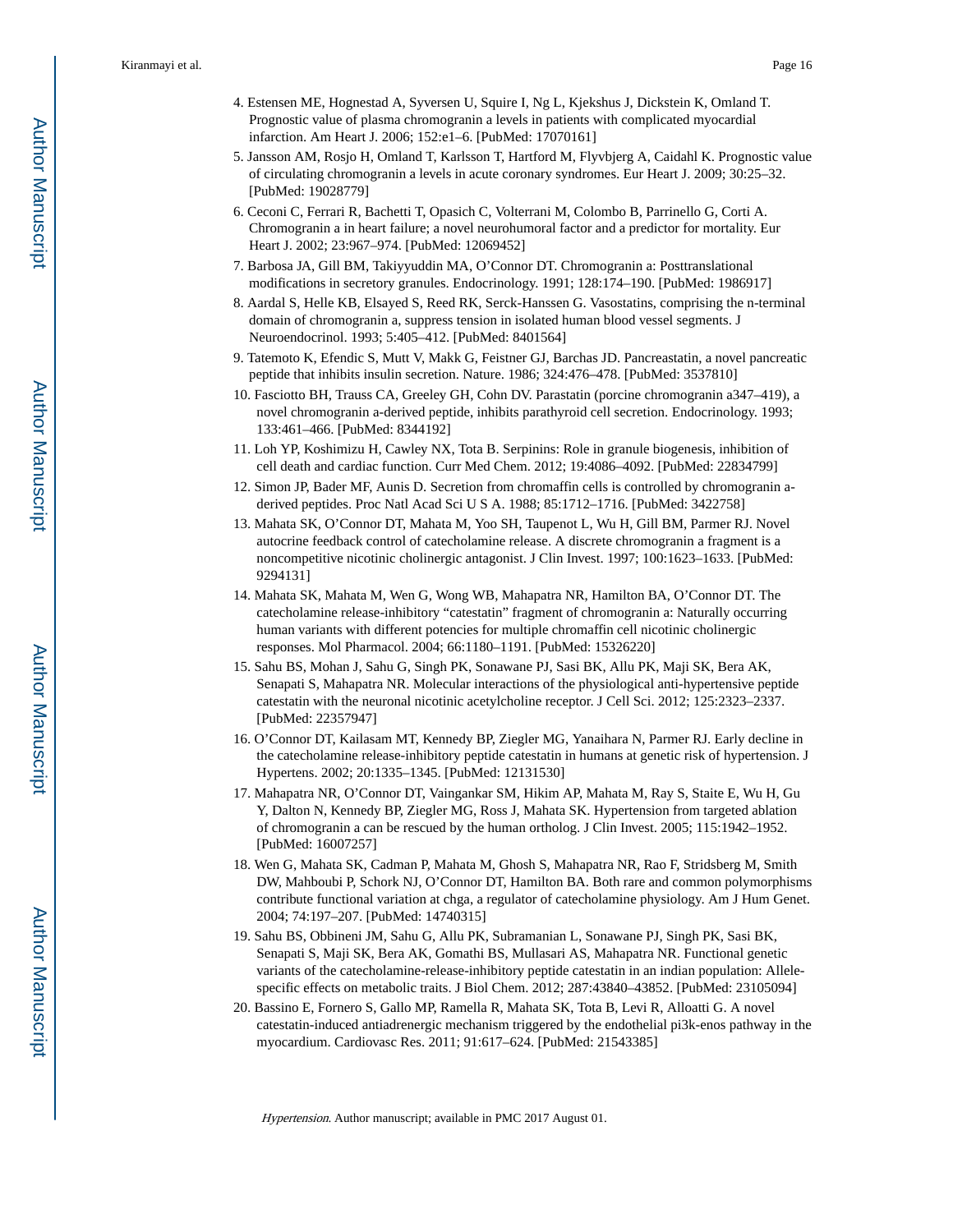- 21. Angelone T, Quintieri AM, Brar BK, Limchaiyawat PT, Tota B, Mahata SK, Cerra MC. The antihypertensive chromogranin a peptide catestatin acts as a novel endocrine/paracrine modulator of cardiac inotropism and lusitropism. Endocrinology. 2008; 149:4780–4793. [PubMed: 18535098]
- 22. Mazza R, Gattuso A, Mannarino C, Brar BK, Barbieri SF, Tota B, Mahata SK. Catestatin (chromogranin a344–364) is a novel cardiosuppressive agent: Inhibition of isoproterenol and endothelin signaling in the frog heart. Am J Physiol Heart Circ Physiol. 2008; 295:H113–H122. [PubMed: 18469147]
- 23. Imbrogno S, Garofalo F, Cerra MC, Mahata SK, Tota B. The catecholamine release-inhibitory peptide catestatin (chromogranin a344–363) modulates myocardial function in fish. J Exp Biol. 2010; 213:3636–3643. [PubMed: 20952611]
- 24. Barrett JC, Fry B, Maller J, Daly MJ. Haploview: Analysis and visualization of ld and haplotype maps. Bioinformatics. 2005; 21:263–265. [PubMed: 15297300]
- 25. Gauderman WJ. Sample size requirements for matched case-control studies of gene-environment interaction. Stat Med. 2002; 21:35–50. [PubMed: 11782049]
- 26. Giri H, Muthuramu I, Dhar M, Rathnakumar K, Ram U, Dixit M. Protein tyrosine phosphatase shp2 mediates chronic insulin-induced endothelial inflammation. Arterioscler Thromb Vasc Biol. 2012; 32:1943–1950. [PubMed: 22628433]
- 27. Kesavan R, Potunuru UR, Nastasijevic B, TA, Joksic G, Dixit M. Inhibition of vascular smooth muscle cell proliferation by gentiana lutea root extracts. PLoS One. 2013; 8:e61393. [PubMed: 23637826]
- 28. Noma T, Lemaire A, Naga Prasad SV, Barki-Harrington L, Tilley DG, Chen J, Le Corvoisier P, Violin JD, Wei H, Lefkowitz RJ, Rockman HA. Beta-arrestin-mediated beta1-adrenergic receptor transactivation of the egfr confers cardioprotection. J Clin Invest. 2007; 117:2445–2458. [PubMed: 17786238]
- 29. Naga Prasad SV, Barak LS, Rapacciuolo A, Caron MG, Rockman HA. Agonist-dependent recruitment of phosphoinositide 3-kinase to the membrane by beta-adrenergic receptor kinase 1. A role in receptor sequestration. J Biol Chem. 2001; 276:18953–18959. [PubMed: 11259422]
- 30. Vasudevan NT, Mohan ML, Gupta MK, Hussain AK, Naga Prasad SV. Inhibition of protein phosphatase 2a activity by pi3kgamma regulates beta-adrenergic receptor function. Mol Cell. 2011; 41:636–648. [PubMed: 21419339]
- 31. Cherezov V, Rosenbaum DM, Hanson MA, Rasmussen SG, Thian FS, Kobilka TS, Choi HJ, Kuhn P, Weis WI, Kobilka BK, Stevens RC. High-resolution crystal structure of an engineered human beta2-adrenergic g protein-coupled receptor. Science. 2007; 318:1258–1265. [PubMed: 17962520]
- 32. Allu PK, Chirasani VR, Ghosh D, Mani A, Bera AK, Maji SK, Senapati S, Mullasari AS, Mahapatra NR. Naturally occurring variants of the dysglycemic peptide pancreastatin: Differential potencies for multiple cellular functions and structure-function correlation. J Biol Chem. 2014; 289:4455–4469. [PubMed: 24338022]
- 33. Webb B, Sali A. Comparative protein structure modeling using modeller. Curr Protoc Bioinformatics. 2014; 47:1–5. [PubMed: 25199789]
- 34. Pierce BG, Wiehe K, Hwang H, Kim BH, Vreven T, Weng Z. Zdock server: Interactive docking prediction of protein-protein complexes and symmetric multimers. Bioinformatics. 2014; 30:1771– 1773. [PubMed: 24532726]
- 35. Humphrey W, Dalke A, Schulten K. Vmd: Visual molecular dynamics. J Mol Graph. 1996; 14:33– 38. [PubMed: 8744570]
- 36. de Beer TA, Berka K, Thornton JM, Laskowski RA. Pdbsum additions. Nucleic Acids Res. 2014; 42:D292–D296. [PubMed: 24153109]
- 37. Laskowski RA, Swindells MB. Ligplot+: Multiple ligand-protein interaction diagrams for drug discovery. J Chem Inf Model. 2011; 51:2778–2786. [PubMed: 21919503]
- 38. Cui JS, Hopper JL, Harrap SB. Antihypertensive treatments obscure familial contributions to blood pressure variation. Hypertension. 2003; 41:207–210. [PubMed: 12574083]
- 39. Rao F, Wen G, Gayen JR, et al. Catecholamine release-inhibitory peptide catestatin (chromogranin a(352–372)): Naturally occurring amino acid variant gly364ser causes profound changes in human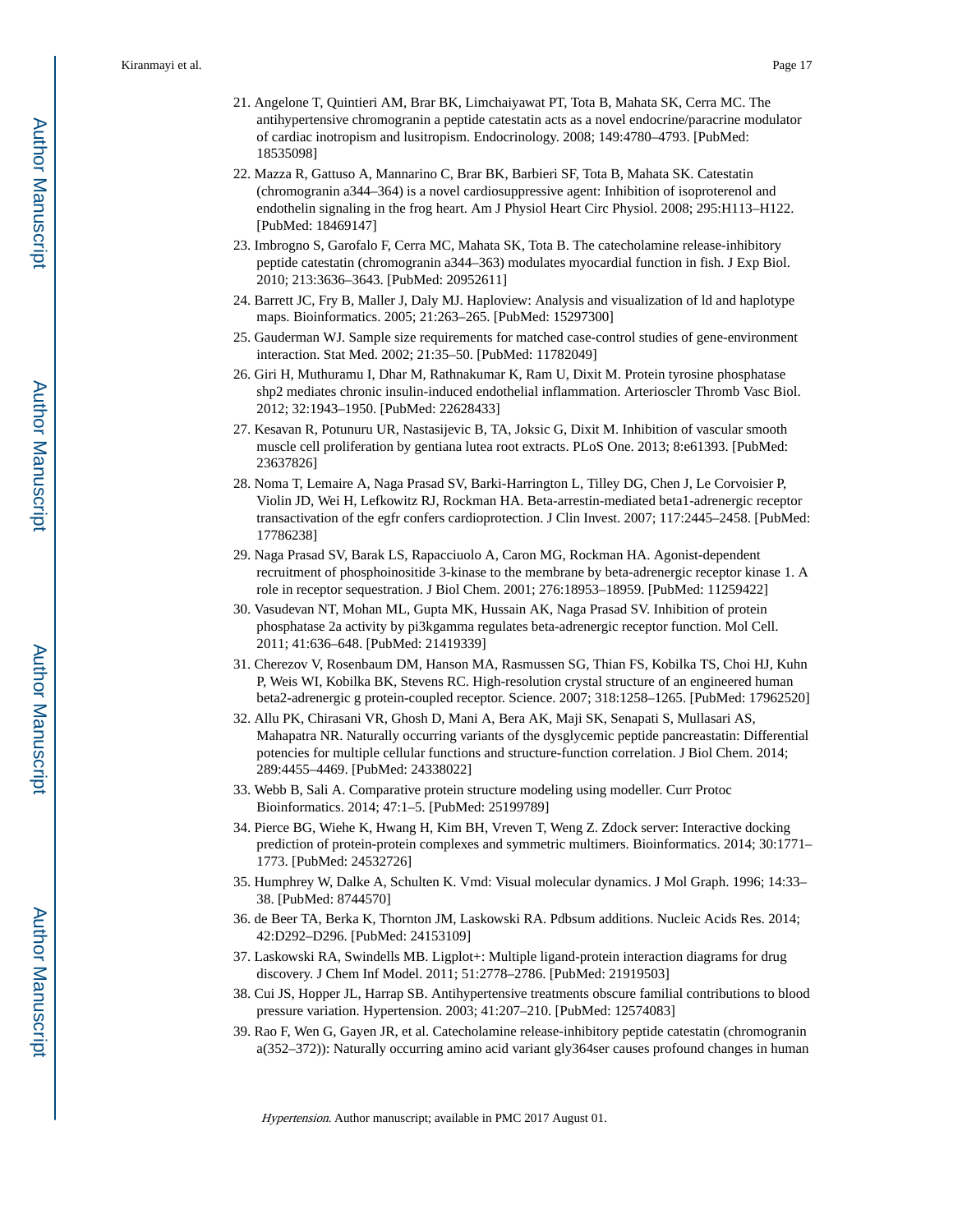autonomic activity and alters risk for hypertension. Circulation. 2007; 115:2271–2281. [PubMed: 17438154]

- 40. Taupenot L, Harper KL, O'Connor DT. The chromogranin-secretogranin family. N Engl J Med. 2003; 348:1134–1149. [PubMed: 12646671]
- 41. Queen LR, Ferro A. Beta-adrenergic receptors and nitric oxide generation in the cardiovascular system. Cell Mol Life Sci. 2006; 63:1070–1083. [PubMed: 16568246]
- 42. Morris GM, Huey R, Lindstrom W, Sanner MF, Belew RK, Goodsell DS, Olson AJ. Autodock4 and autodocktools4: Automated docking with selective receptor flexibility. J Comput Chem. 2009; 30:2785–2791. [PubMed: 19399780]
- 43. Miller-Gallacher JL, Nehme R, Warne T, Edwards PC, Schertler GF, Leslie AG, Tate CG. The 2.1 a resolution structure of cyanopindolol-bound beta1-adrenoceptor identifies an intramembrane na+ ion that stabilises the ligand-free receptor. PLoS One. 2014; 9:e92727. [PubMed: 24663151]
- 44. Adzhubei IA, Schmidt S, Peshkin L, Ramensky VE, Gerasimova A, Bork P, Kondrashov AS, Sunyaev SR. A method and server for predicting damaging missense mutations. Nat Methods. 2010; 7:248–249. [PubMed: 20354512]
- 45. Mahapatra NR. Catestatin is a novel endogenous peptide that regulates cardiac function and blood pressure. Cardiovasc Res. 2008; 80:330–338. [PubMed: 18541522]
- 46. Mazza R, Tota B, Gattuso A. Cardio-vascular activity of catestatin: Interlocking the puzzle pieces. Curr Med Chem. 2015; 22:292–304. [PubMed: 25386823]
- 47. Sahu BS, Sonawane PJ, Mahapatra NR. Chromogranin a: A novel susceptibility gene for essential hypertension. Cell Mol Life Sci. 2010; 67:861–874. [PubMed: 19943077]
- 48. Gayen JR, Gu Y, O'Connor DT, Mahata SK. Global disturbances in autonomic function yield cardiovascular instability and hypertension in the chromogranin a null mouse. Endocrinology. 2009; 150:5027–5035. [PubMed: 19819970]
- 49. Kennedy BP, Mahata SK, O'Connor DT, Ziegler MG. Mechanism of cardiovascular actions of the chromogranin a fragment catestatin in vivo. Peptides. 1998; 19:1241–1248. [PubMed: 9786174]
- 50. Fung MM, Salem RM, Mehtani P, Thomas B, Lu CF, Perez B, Rao F, Stridsberg M, Ziegler MG, Mahata SK, O'Connor DT. Direct vasoactive effects of the chromogranin a (chga) peptide catestatin in humans in vivo. Clin Exp Hypertens. 2010; 32:278–287. [PubMed: 20662728]
- 51. Gaede AH, Pilowsky PM. Catestatin in rat rvlm is sympathoexcitatory, increases barosensitivity, and attenuates chemosensitivity and the somatosympathetic reflex. Am J Physiol Regul Integr Comp Physiol. 2010; 299:R1538–1545. [PubMed: 20926765]
- 52. Gaede AH, Pilowsky PM. Catestatin, a chromogranin a-derived peptide, is sympathoinhibitory and attenuates sympathetic barosensitivity and the chemoreflex in rat cvlm. Am J Physiol Regul Integr Comp Physiol. 2012; 302:R365–372. [PubMed: 22129620]
- 53. Dorajoo R, Blakemore AI, Sim X, Ong RT, Ng DP, Seielstad M, Wong TY, Saw SM, Froguel P, Liu J, Tai ES. Replication of 13 obesity loci among singaporean chinese, malay and asian-indian populations. Int J Obes. 2012; 36:159–163.
- 54. Ntzani EE, Liberopoulos G, Manolio TA, Ioannidis JP. Consistency of genome-wide associations across major ancestral groups. Hum Genet. 2012; 131:1057–1071. [PubMed: 22183176]
- 55. Carlson CS, Matise TC, North KE, et al. Generalization and dilution of association results from european gwas in populations of non-european ancestry: The page study. PLoS Biol. 2013; 11:e1001661. [PubMed: 24068893]
- 56. Hiura Y, Tabara Y, Kokubo Y, Okamura T, Miki T, Tomoike H, Iwai N. A genome-wide association study of hypertension-related phenotypes in a japanese population. Circ J. 2010; 74:2353–2359. [PubMed: 20877124]
- 57. Guo Y, Tomlinson B, Chu T, Fang YJ, Gui H, Tang CS, Yip BH, Cherny SS, Hur YM, Sham PC, Lam TH, Thomas NG. A genome-wide linkage and association scan reveals novel loci for hypertension and blood pressure traits. PLoS One. 2012; 7:e31489. [PubMed: 22384028]
- 58. Takiyyuddin MA, Parmer RJ, Kailasam MT, et al. Chromogranin a in human hypertension. Influence of heredity. Hypertension. 1995; 26:213–220. [PubMed: 7607727]
- 59. Choi Y, Miura M, Nakata Y, et al. A common genetic variant of the chromogranin a-derived peptide catestatin is associated with atherogenesis and hypertension in a japanese population. Endocr J. 2015; 62:797–804. [PubMed: 26211667]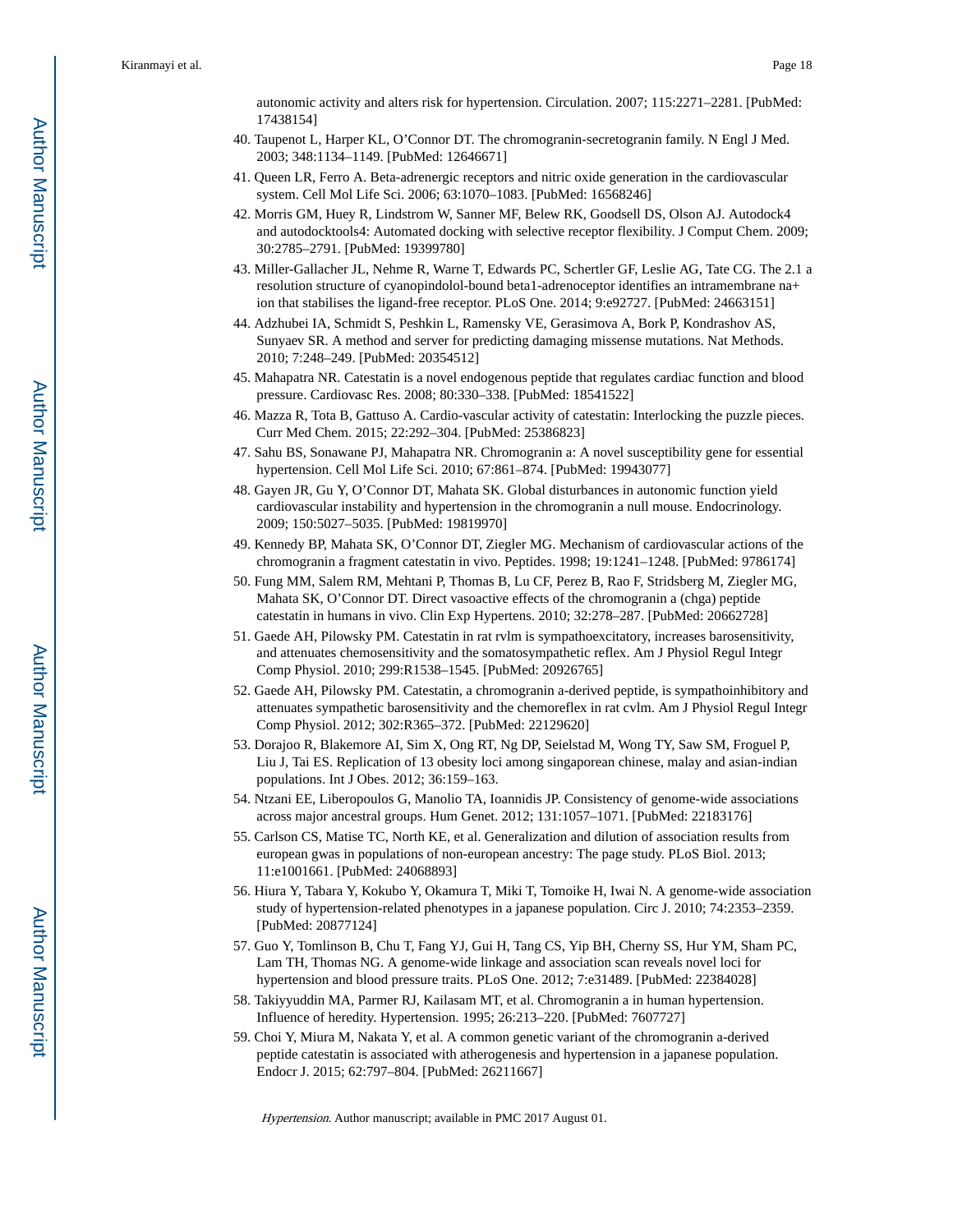- 60. Radha V, Vimaleswaran KS, Babu HN, Abate N, Chandalia M, Satija P, Grundy SM, Ghosh S, Majumder PP, Deepa R, Rao SM, Mohan V. Role of genetic polymorphism peroxisome proliferator-activated receptor-gamma2 pro12ala on ethnic susceptibility to diabetes in south-asian and caucasian subjects: Evidence for heterogeneity. Diabetes Care. 2006; 29:1046–1051. [PubMed: 16644635]
- 61. Luscher TF, Diederich D, Weber E, Vanhoutte PM, Buhler FR. Endothelium-dependent responses in carotid and renal arteries of normotensive and hypertensive rats. Hypertension. 1988; 11:573– 578. [PubMed: 3260580]
- 62. Fu-Xiang D, Jameson M, Skopec J, Diederich A, Diederich D. Endothelial dysfunction of resistance arteries of spontaneously hypertensive rats. J Cardiovasc Pharmacol. 1992; 20:S190– 192. [PubMed: 1282966]
- 63. Panza JA, Casino PR, Kilcoyne CM, Quyyumi AA. Role of endothelium-derived nitric oxide in the abnormal endothelium-dependent vascular relaxation of patients with essential hypertension. Circulation. 1993; 87:1468–1474. [PubMed: 8491001]
- 64. Panza JA, Garcia CE, Kilcoyne CM, Quyyumi AA, Cannon RO 3rd. Impaired endotheliumdependent vasodilation in patients with essential hypertension. Evidence that nitric oxide abnormality is not localized to a single signal transduction pathway. Circulation. 1995; 91:1732– 1738. [PubMed: 7882481]
- 65. Gayen JR, Zhang K, RamachandraRao SP, Mahata M, Chen Y, Kim HS, Naviaux RK, Sharma K, Mahata SK, O'Connor DT. Role of reactive oxygen species in hyperadrenergic hypertension: Biochemical, physiological, and pharmacological evidence from targeted ablation of the chromogranin a (chga) gene. Circ Cardiovasc Genet. 2010; 3:414–425. [PubMed: 20729505]
- 66. Mazza R, Pasqua T, Gattuso A. Cardiac heterometric response: The interplay between catestatin and nitric oxide deciphered by the frog heart. Nitric Oxide. 2012; 27:40–49. [PubMed: 22555002]
- 67. Michell BJ, Chen Z, Tiganis T, Stapleton D, Katsis F, Power DA, Sim AT, Kemp BE. Coordinated control of endothelial nitric-oxide synthase phosphorylation by protein kinase c and the campdependent protein kinase. J Biol Chem. 2001; 276:17625–17628. [PubMed: 11292821]
- 68. Butt E, Bernhardt M, Smolenski A, Kotsonis P, Frohlich LG, Sickmann A, Meyer HE, Lohmann SM, Schmidt HH. Endothelial nitric-oxide synthase (type iii) is activated and becomes calcium independent upon phosphorylation by cyclic nucleotide-dependent protein kinases. J Biol Chem. 2000; 275:5179–5187. [PubMed: 10671564]
- 69. Ferro A, Queen LR, Priest RM, Xu B, Ritter JM, Poston L, Ward JP. Activation of nitric oxide synthase by beta 2-adrenoceptors in human umbilical vein endothelium in vitro. Br J Pharmacol. 1999; 126:1872–1880. [PubMed: 10372832]
- 70. Yao K, Xu B, Liu YP, Ferro A. Effects of beta-adrenoceptor stimulation on endothelial nitric-oxide synthase phosphorylation of human umbilical vein endothelial cells. Acta Pharmacol Sin. 2003; 24:219–224. [PubMed: 12617769]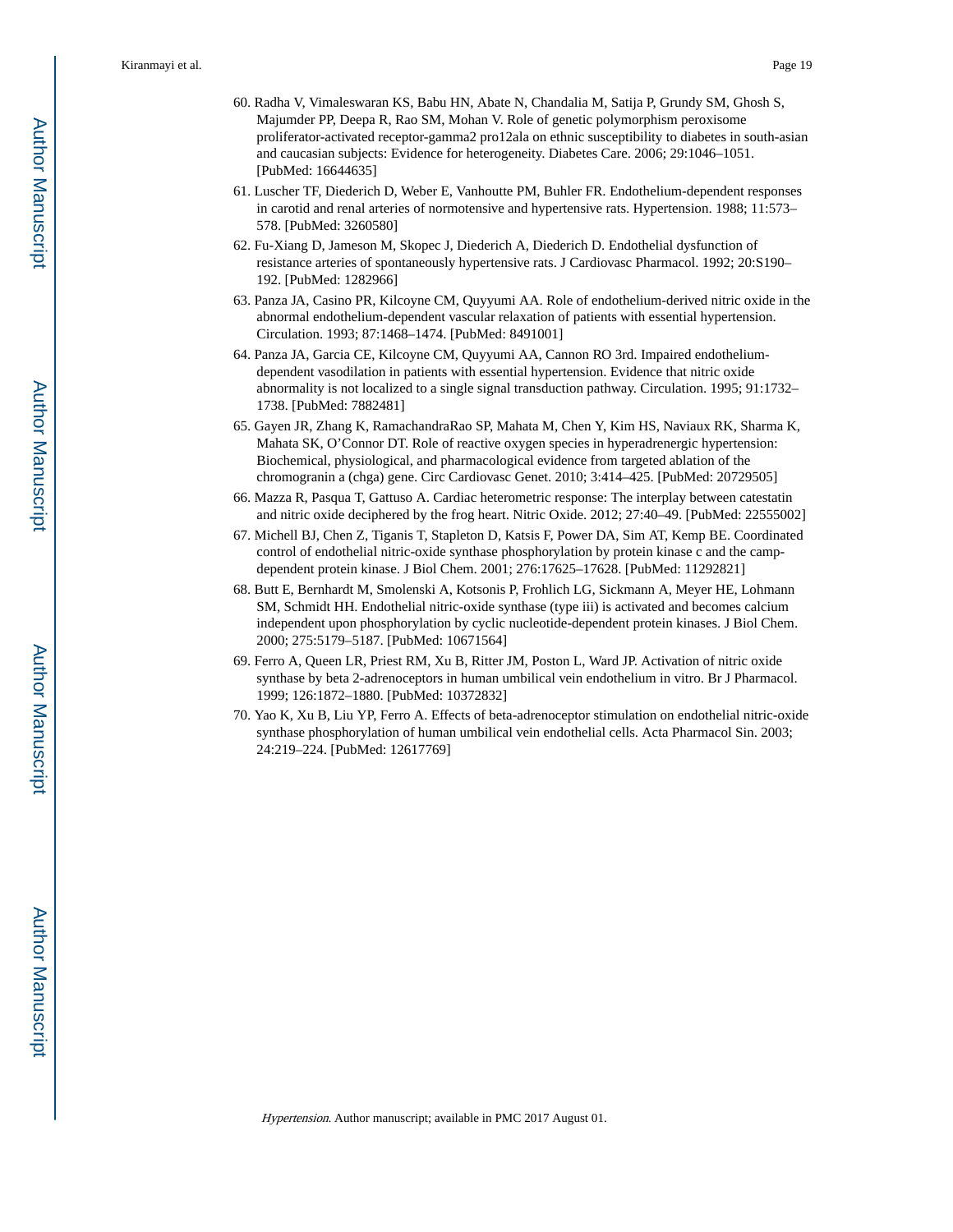#### **NOVELTY AND SIGNIFICANCE**

#### **What is new?**

- **•** This is the first study that analyzes the association of the Gly364Ser variant in the anti-hypertensive peptide catestatin with the risk for hypertension in independent Asian populations.
- **•** The present study provides evidence for the direct interaction of catestatin peptides with beta-2 adrenergic receptor for the first time to our knowledge.

#### **What is relevant?**

This study identifies a novel blood-pressure regulating locus that seems to play an important role to alter the risk for hypertension in several Asian populations.

#### **Summary**

Directionally-concordant replication of the association of catestatin 364Ser variant allele with elevated blood pressure in independent human populations suggests a causal role for this genetic variant. Consistently, the 364Ser allele enhanced the risk for hypertension in these study populations. Moreover, our receptor-peptide interaction studies provided evidence for differential interactions of the wild-type and variant catestatin peptides with beta-2 adrenergic receptor that might be responsible for the altered risk for hypertension in their carriers.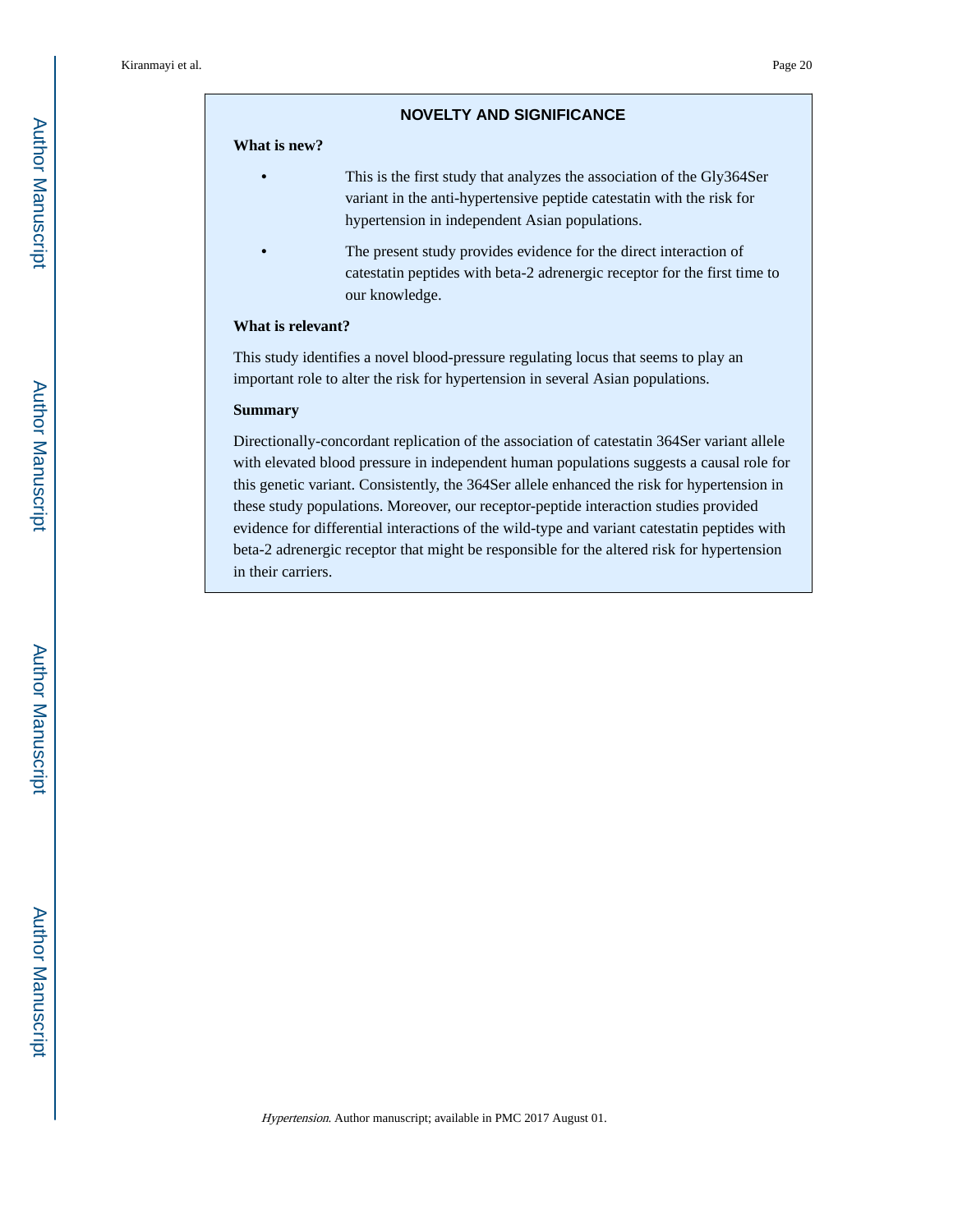

**Figure 1. Allele-specific associations of the CST Gly364Ser variation with blood pressure Panels A, B and C:** Data are shown as mean  $\pm$  SE. SBP (A), DBP (B) and MAP (C) levels in the carriers of 364Ser allele were higher (analyzed by independent samples t-test using SPSS version 21.0) than the wild-type individuals in the overall Chennai and Chandigarh populations.

**Panels D and E:** Data are shown as percentage. The percentage of individuals harboring the 364Ser allele showed an increase with increase in the range of the MAP levels in both the Chennai (D) and Chandigarh (E) populations.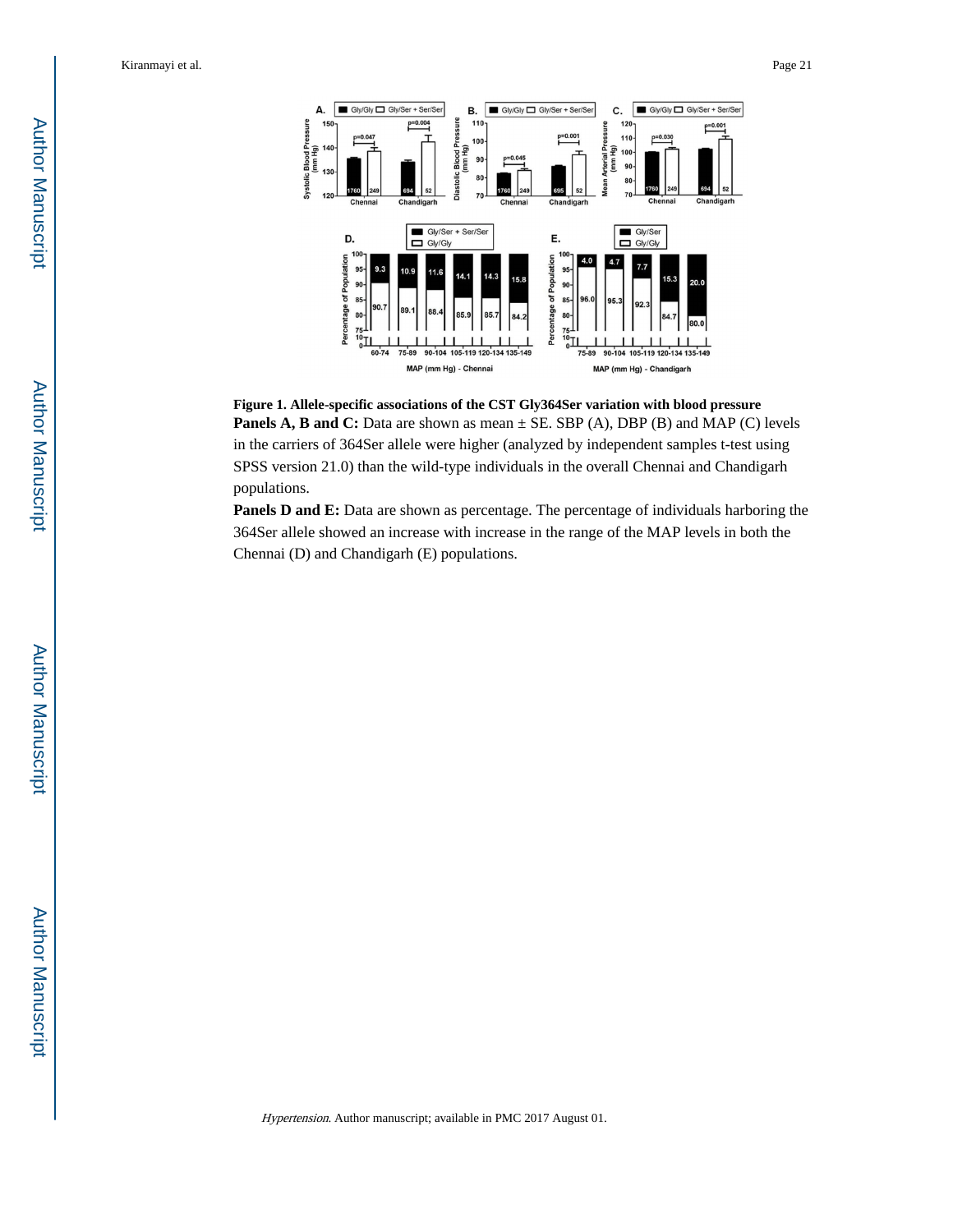

#### **Figure 2. Effect of CST peptides on NO production in HUVECs**

The fluorescence intensities (NO indices) were calculated by Image J analysis and plotted as mean  $\pm$  SE. The experimental groups were compared by one-way ANOVA followed by Tukey's multiple comparison post-test.

Panels A and B: Representative images for the treatment of HUVECs with different doses of CST-WT (0.1 nmol/L and 1 nmol/L). \*\*\*p<0.001; one-way ANOVA F=15.71, p<0.0001, n=50 cells/condition.

**Panels C and D:** Representative images for the treatment of HUVECs with CST peptides. \*\*\*p<0.001; one-way ANOVA F=37.15, p<0.0001, n=450 cells/condition. The order for efficacy of peptides in NO production: CST-WT>CST-WT+Ser>CST-364Ser>basal. **Panels E and F:** Representative images for the treatment of HUVECs with CST peptides and ADRB2 antagonist ICI 118551. \*\*\*p<0.001; one-way ANOVA F=19.65, p<0.0001, n=450 cells/condition.

**Panel G:** Representative western blot of 3 independent experiments showing phosphorylated Ser<sup>1177</sup>-eNOS (peNOS) and total eNOS (teNOS) levels upon treatment of HUVECs with CST peptides. The peNOS/teNOS values have been indicated below each lane.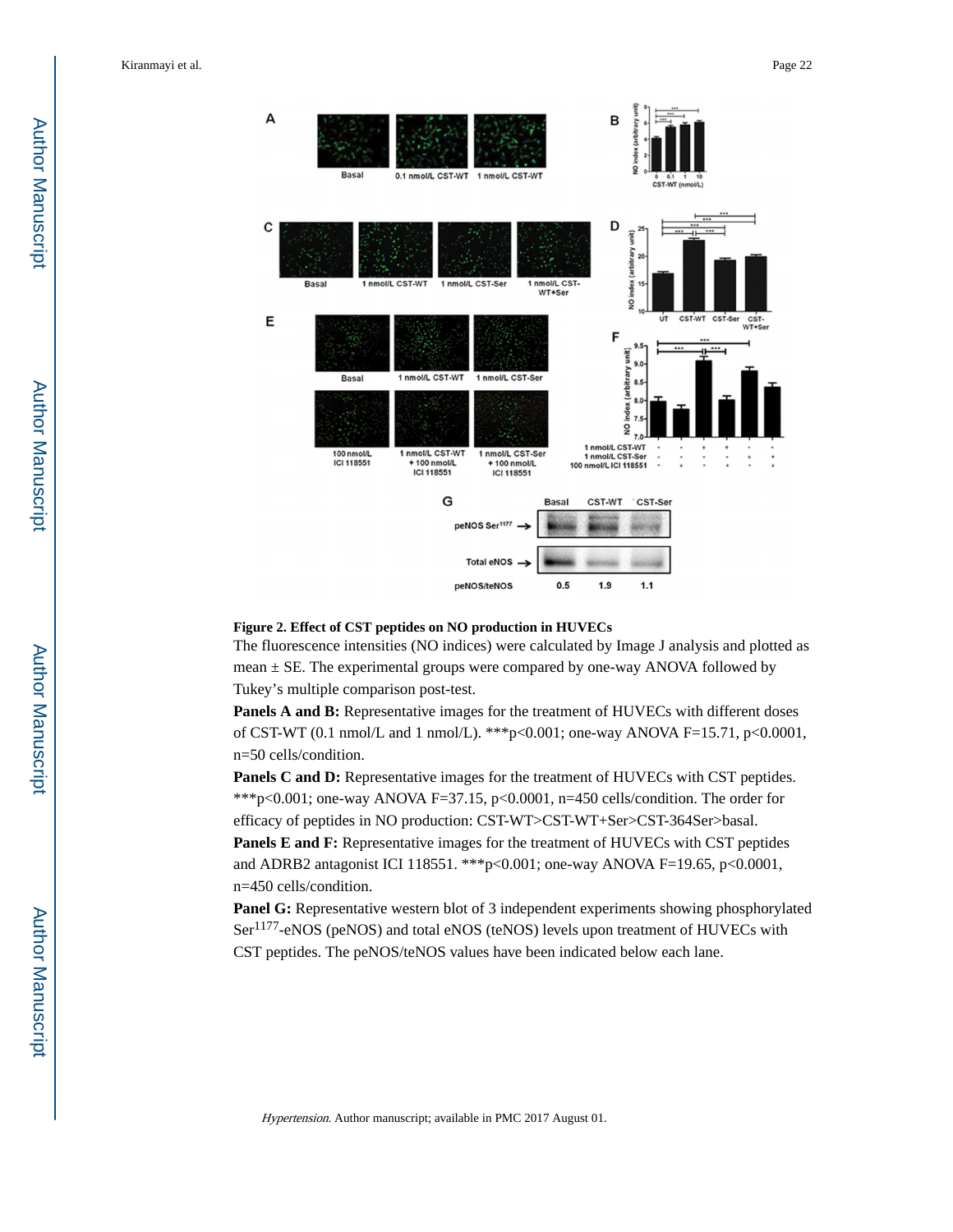

**Figure 3. Binding of CST peptides to ADRB2 receptor and downstream effects Panel A:** ADRB2 HEK-293 cells showed ~16-fold higher expression of ADRB2 (p<0.0001) by 2-tailed unpaired t-test) as compared to control HEK-293 cells. Data are shown as ADRB2 levels normalized with total protein.

**Panel B:** Data are shown as percentage binding of the radio-ligand cyanopindolol. With increasing doses of CST-WT (10 pmol/L to 1 mmol/L) the ligand got completely displaced  $(p<0.0001, F=2300, R<sup>2</sup>=0.998)$  while with increasing doses of CST-364Ser, there was no effect. The experimental groups were compared by one-way ANOVA followed by Tukey's multiple comparison post-test.

**Panels C and D:** Representative western blot (C) and quantitative representation of the densitometric analysis from 4–6 independent experiments (D) showing phosphorylated ERK (pERK) and total ERK levels upon treatment with CST peptides and isoproterenol (ISO). ISO (10 μmol/L) showed an increase in pERK levels at 5 min in the vehicle (VEH) condition, reflecting the activation of ADRB2. However, this increase was inhibited upon pre-treatment with CST-WT (10 μmol/L). \*\*\*\*p<0.0001. On the other hand, pre-treatment with CST-364Ser (10 μmol/L) showed levels of activation similar to the vehicle. The experimental groups were compared by 2-tailed t-test.

**Panels E and F:** Representative western blot (E) and quantitative representation of the densitometric analysis from 4 independent experiments (F) showing phosphorylated ERK (pERK) and total ERK levels upon treatment with equimolar ratios of CST-WT and CST-364Ser peptides and isoproterenol (ISO). ISO (10 μmol/L) showed an increase in pERK levels at 5 min in the vehicle (VEH) condition. However, this increase was inhibited upon pre-treatment with CST-WT+Ser (10 μmol/L). \*p<0.05. The experimental groups were compared by 2-tailed t-test.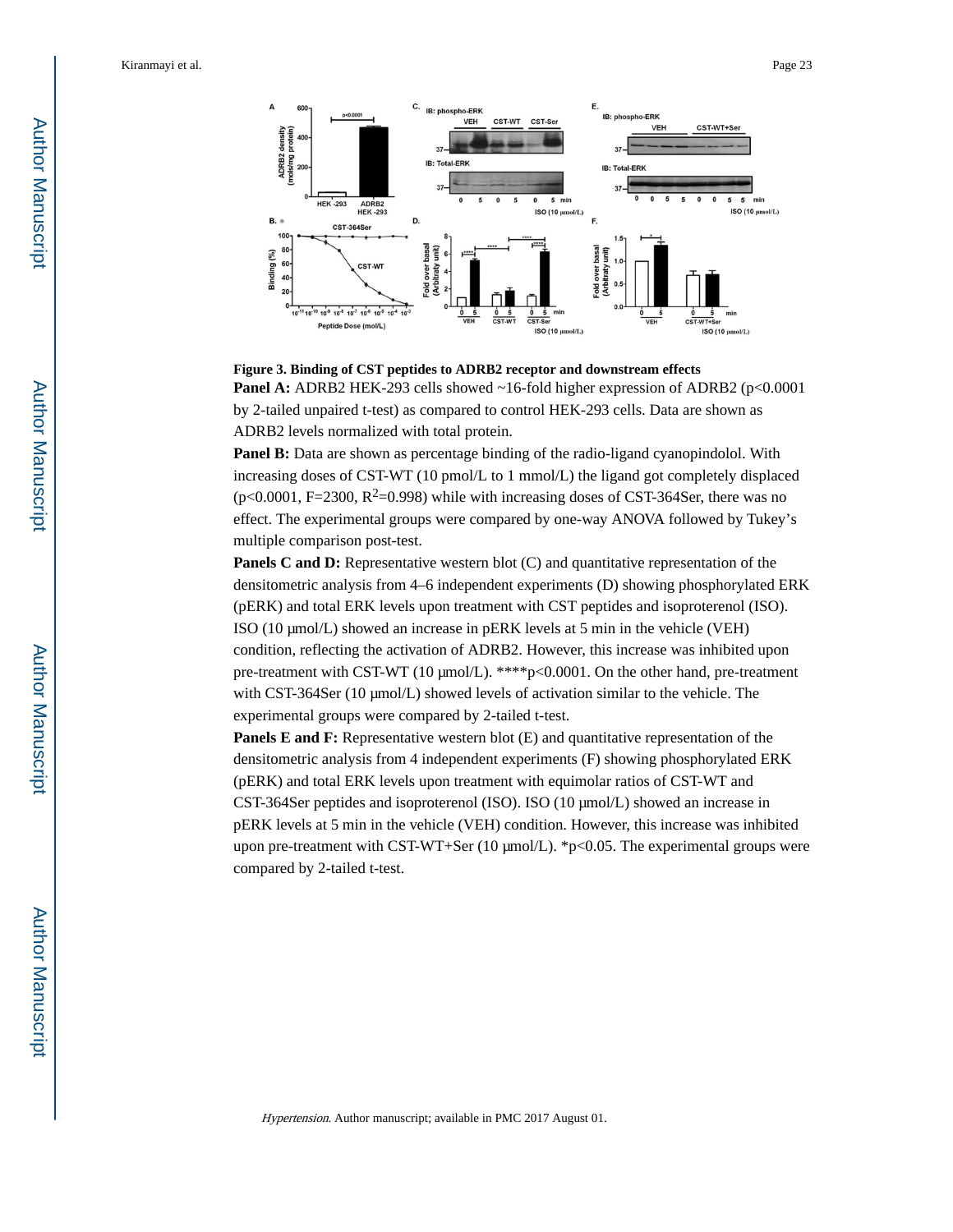

#### **Figure 4. Structures of CST peptides and complexes of CST peptides/cyanopindolol with ADRB2 receptor**

The time averaged structures of CST-WT (A) and CST-364Ser (B) are shown in cartoon representation. The 364Ser mutation in the CST-364Ser peptide is shown in a stick representation. (C) Snapshots of CST-WT (left) and CST-364Ser (right) docked to ADRB2. ADRB2: violet, beta-sheet in CST-WT: yellow, alpha-helix in CST-364Ser: purple and 310 helix in CST-364Ser: blue. (D) Snapshot of the docked complex of cyanopindolol (red, van der Waals representation) and ADRB2 (violet, cartoon representation).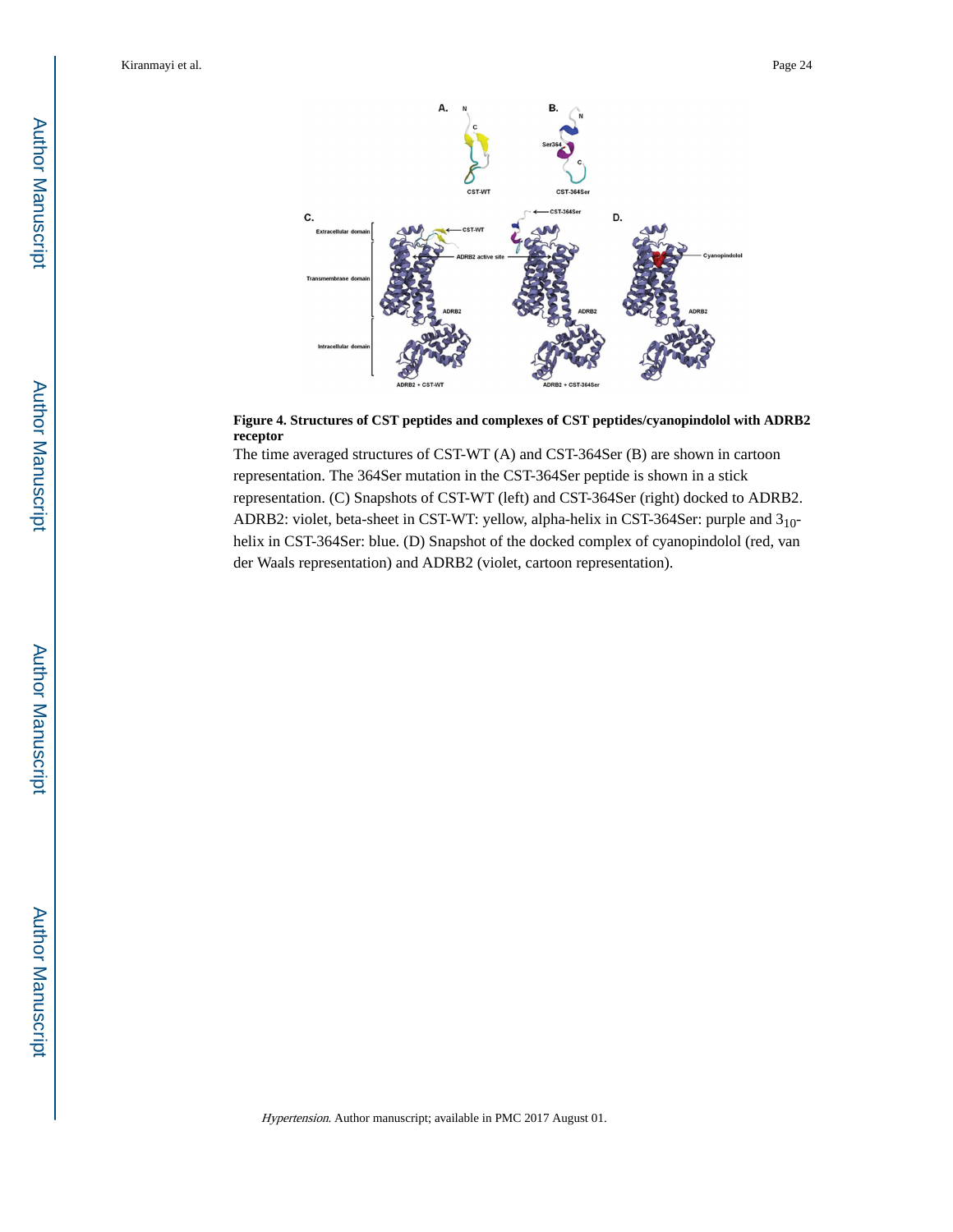

**Figure 5. Molecular interactions in the complexes of CST peptides or cyanopindolol with ADRB2 Panels A and B:** Binding interactions in CST-WT-ADRB2 (A) and CST-364Ser-ADRB2 (B) complexes. Hydrogen bonds: blue lines, hydrophobic contacts: orange lines and salt bridges: red lines. Each residue is color-coded based on its nature with aliphatic residues in grey; aromatic residues in pink; negatively charged residues in red; positively charged residues in cyan; neutrally charged residues in green; Pro and Gly in orange and Cys in yellow. Gly364Ser polymorphism: red stars.

**Panel C:** Binding interactions of cyanopindolol with ADRB2. Hydrophobic interactions: red spiked semi-circles and hydrogen bonding interactions: green dotted lines with distance values indicated.

Common interacting residues of ADRB2 with CST-WT and cyanopindolol are highlighted using purple boxes in Panel A and purple circles in Panel C, respectively.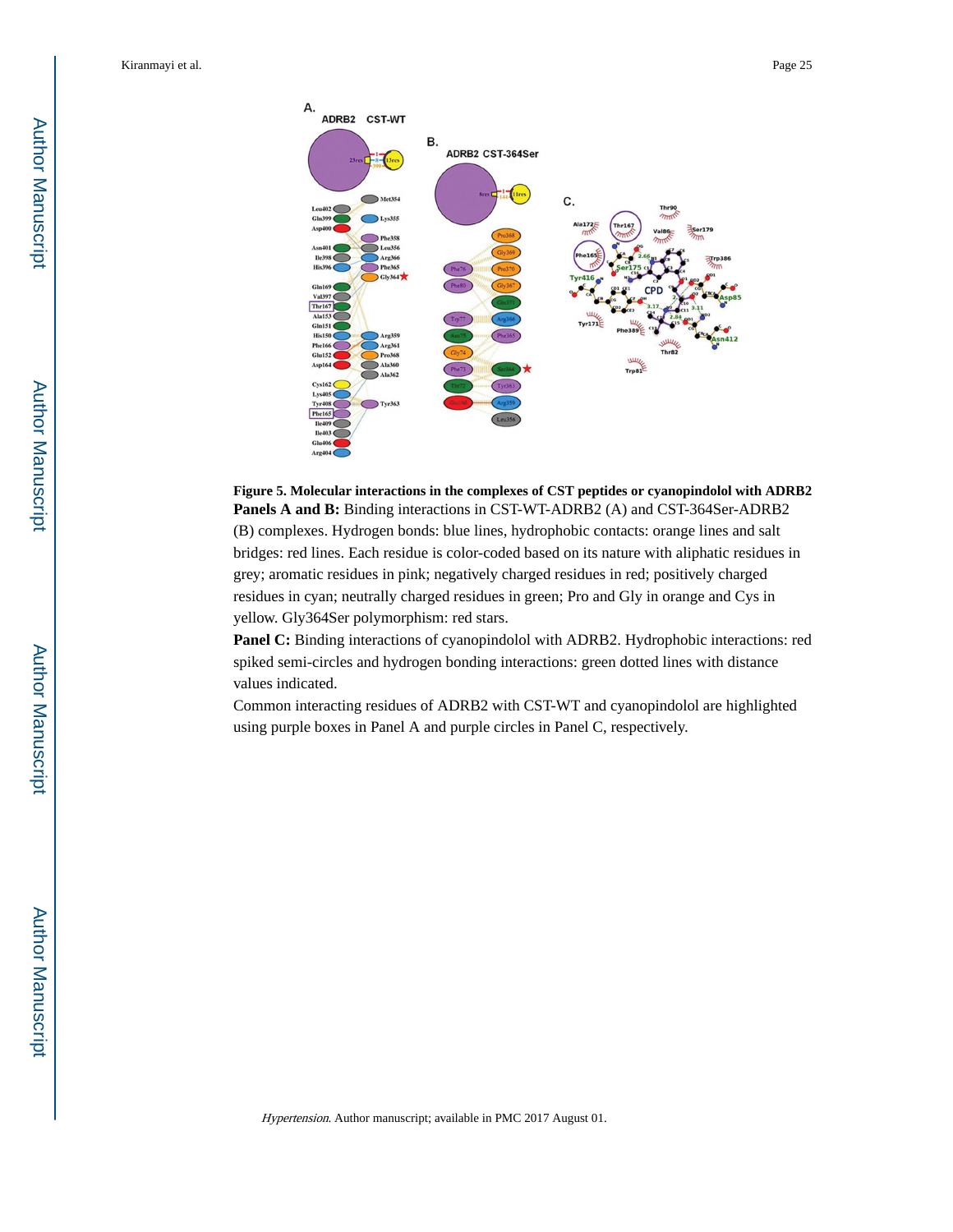

#### **Figure 6. A schematic representation of the plausible mechanistic basis for the effects of CST peptides on BP via modulation of NO pathway**

The CST-364Ser peptide does not interact at the ligand binding site of ADRB2 unlike CST-WT owing to differences in their secondary structures. Their differential interactions with ADRB2 result in diminished antagonization of ADRB2 and enhanced activation/ phosphorylation of ERK by CST-364Ser. The altered ERK activation between the CST peptides may result in diminished phosphorylation of eNOS-Ser<sup>1177</sup> and consequently lower eNOS activity in the case of CST-364Ser. These cellular/molecular processes lower the NO levels in vascular endothelial cells in the carriers of CST 364Ser allele leading to endothelial dysfunction and thereby increasing their risk for hypertension.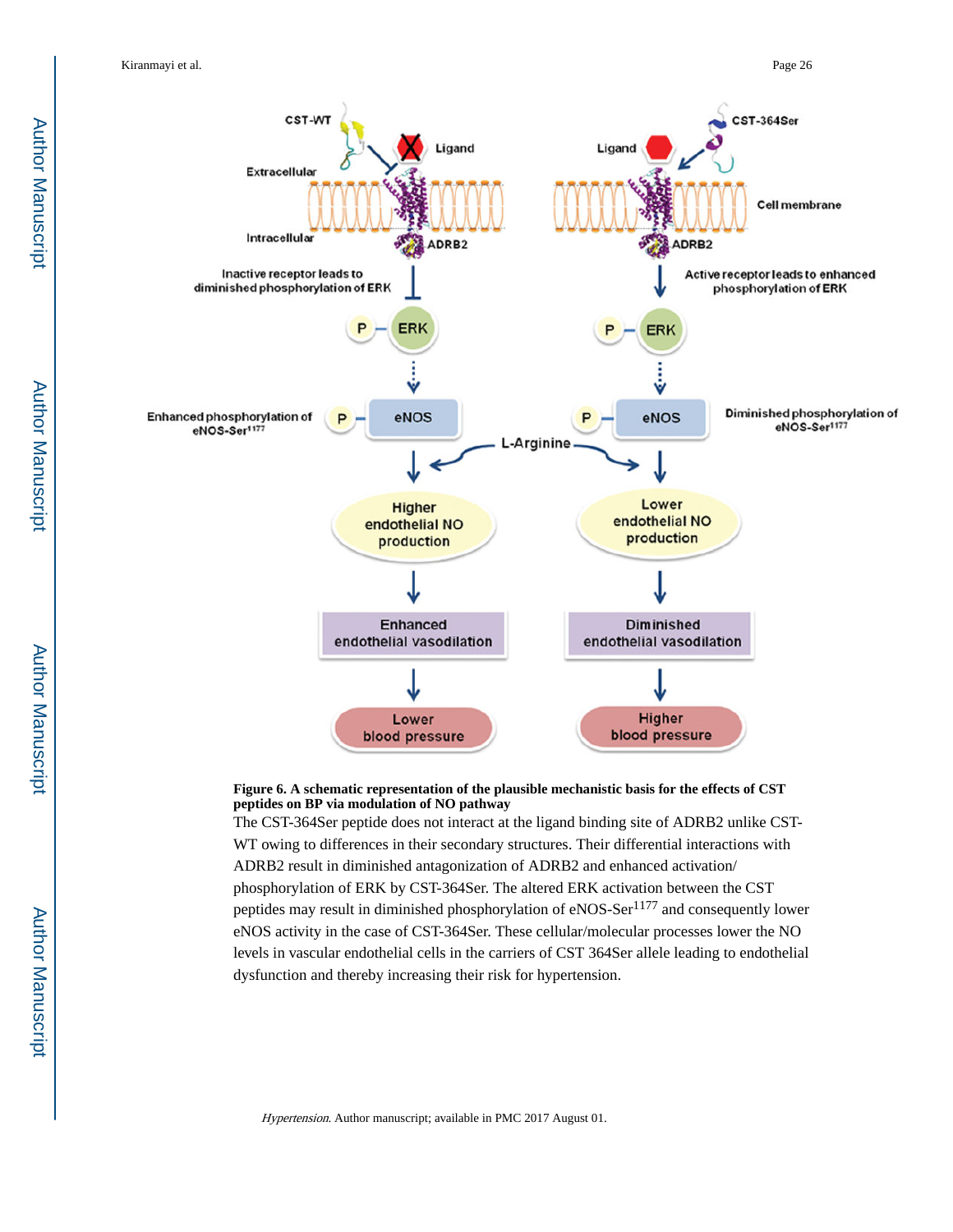Author Manuscript

**Author Manuscript** 

Association of CST 364Ser allele with risk for hypertension. \*

|         |                     |                                                                                                                 |              | OR $(95%$ CI); p value                                                                                                                                                                                                         |                     |                                                                                                                                                                                                    |
|---------|---------------------|-----------------------------------------------------------------------------------------------------------------|--------------|--------------------------------------------------------------------------------------------------------------------------------------------------------------------------------------------------------------------------------|---------------------|----------------------------------------------------------------------------------------------------------------------------------------------------------------------------------------------------|
|         | Population Genotype | Unadjusted                                                                                                      | Age adjusted | Sex adjusted                                                                                                                                                                                                                   | <b>BMI</b> adjusted | Age, Sex and BMI adjusted                                                                                                                                                                          |
| Chennai |                     |                                                                                                                 |              | ΝΟΘ-4.47861-28011 S9τ1 ,S100-4.18861-220121741 ,8100-4.0261-290171571 ,6000-4.4561-20111 S871 ,S100-4 16561-22011 0741 , ОЧ 36 У ОО                                                                                            |                     |                                                                                                                                                                                                    |
| Chennai |                     |                                                                                                                 |              | 810 (1480 T-280 T) 424 T1 × 11 × 404 S(320 T-290 T-2017 C6010 T-2010 T-2010 T-2010 T-2010 T-2010 T-2010 T-2010 T-2010 T-2010 T-3010 T-3010 T-3010 T-3010 T-3010 T-2010 T-2010 T-2010 T-2010 T-2010 T-2010 T-2010 T-2010 T-2010 |                     |                                                                                                                                                                                                    |
|         |                     | Chandigath Chandigath CG 2.662 (1.420-4.20-4.20002 2.662 ; p=0.005 2.635; p=0.005 2.636; p=0.005 2.637; p=0.003 |              |                                                                                                                                                                                                                                |                     |                                                                                                                                                                                                    |
|         |                     |                                                                                                                 |              | GG vs. AA) as well as dominant (GG vs. AG+AA) genetic models for the Chennai population. n.c.: not calculable due to unavailability of BMI data in this study population.                                                      |                     | Logistic regression analysis was carried out in the Chennai and Chandigarh populations. Odds ratio for hypertension (HTN) was analysed. The analyses were done both by the genotype (GG vs. AG and |